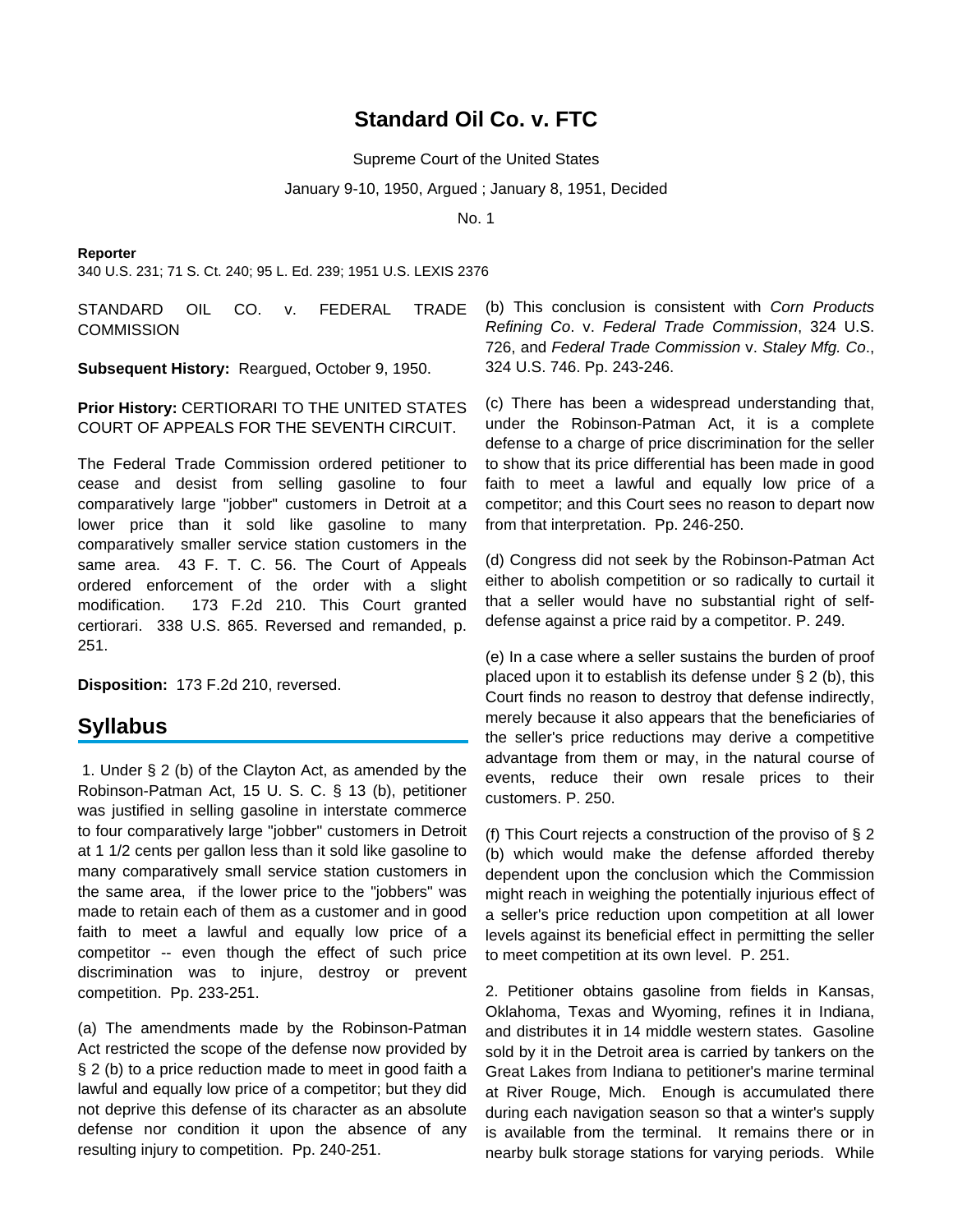there, the gasoline is owned by petitioner and en route from its refinery in Indiana to its market in Michigan. Although the gasoline is not brought to River Rouge pursuant to orders already taken, the demands of the Michigan territory are fairly constant, and the demands of petitioner's customers can be estimated accurately. Gasoline sold to customers in Detroit is taken from that at the terminal. Held: Such sales are in interstate commerce within the meaning of §§ 1 and 2 of the Clayton Act, as amended by the Robinson-Patman Act, 15 U. S. C. §§ 12, 13, and are not deprived of their interstate character by such temporary storage of the gasoline in the Detroit area. Pp. 236-238.

3. The Federal Trade Commission instituted proceedings to challenge the right of petitioner, under § 2 of the Clayton Act, as amended by the Robinson-Patman Act, 15 U. S. C. § 13, to sell gasoline in interstate commerce to four comparatively large "jobber" customers in Detroit at 1 1/2 cents per gallon less than it sold like gasoline to many comparatively small service station customers in the same area. Petitioner presented evidence tending to prove that its lower price to each "jobber" was made in order to retain that "jobber" as a customer and in good faith to meet an equally low price of one or more competitors. The Commission held as a matter of law that such evidence was not material, and it made no finding of fact on this question. It found that the effect of such price discriminations was to injure, destroy and prevent competition; and it ordered petitioner to cease and desist from making such a price differential. Held: The Commission should have made a finding as to whether or not petitioner's price reduction was made in good faith to meet an equally low price of a competitor within the meaning of § 2 (b) of the Clayton Act, as amended by the Robinson-Patman Act, 15 U. S. C. § 13 (b). Pp. 233-251.

**Counsel:** Howard Ellis argued the cause for petitioner. With him on the brief were Weymouth Kirkland, Hammond E. Chaffetz, W. H. Van Oosterhout, Arthur J. Abbott, Thomas E. Sunderland and Gordon E. Tappan.

By special leave of Court, William Simon argued the cause and filed a brief for the Empire State Petroleum Association, Inc. et al., as amici curiae, urging reversal.

James W. Cassedy argued the cause for respondent. With him on the brief was W. T. Kelley.

By special leave of Court, Cyrus Austin argued the cause and filed a brief for the Retail Gasoline Dealers Association of Michigan, Inc. et al., as amici curiae, urging affirmance.

Raoul Berger filed a brief for the Citrin-Kolb Oil Company, as amicus curiae, urging reversal.

**Judges:** Vinson, Black, Reed, Frankfurter, Douglas, Jackson, Burton, Clark; Minton took no part in the consideration or decision of this case

**Opinion by:** BURTON

# **Opinion**

[\*233] [\*\*242] [\*\*\*243] MR. JUSTICE BURTON delivered the opinion of the Court.

In this case the Federal Trade Commission challenged the right of the Standard Oil Company, under the Robinson-Patman [\*234] Act, <sup>1</sup> to sell gasoline to four comparatively large "jobber" customers in Detroit at a less price per gallon than it sold like gasoline to many comparatively small service station customers in the same area. The company's defenses were that (1) the sales involved were not in interstate commerce and (2) its lower price to the jobbers was justified because made to retain them as customers and in good faith to meet an equally low price of a competitor.  $2$  The Commission, with one member dissenting, ordered the company to cease and desist from making such a price differential. 43 F. T. C. 56. The Court of Appeals slightly modified the order and required its enforcement as modified. 173 F.2d 210. We granted certiorari on petition of the company because the case presents an important issue under the Robinson-Patman Act which has not been settled by this Court. 338 U.S. 865. The case was argued at our October Term, 1949, and reargued at this term. 339 U.S. 975.

[1]For the reasons hereinafter stated, we agree with the court below that the sales were made in interstate commerce but we agree with petitioner that, under the Act, the lower price to the jobbers was justified if it was

<sup>1</sup> Specifically under § 2 of the Clayton Act, as amended by the Robinson-Patman Act, 49 Stat. 1526, 15 U. S. C. § 13. For the material text of § 2 (a) and (b) see pp. 242-243, infra.

<sup>2</sup> The company contended before the Commission that the price differential allowed by it to the jobbers made only due allowance for differences in the cost of sale and delivery of gasoline to them. It did not, however, pursue this defense in the court below and does not do so here.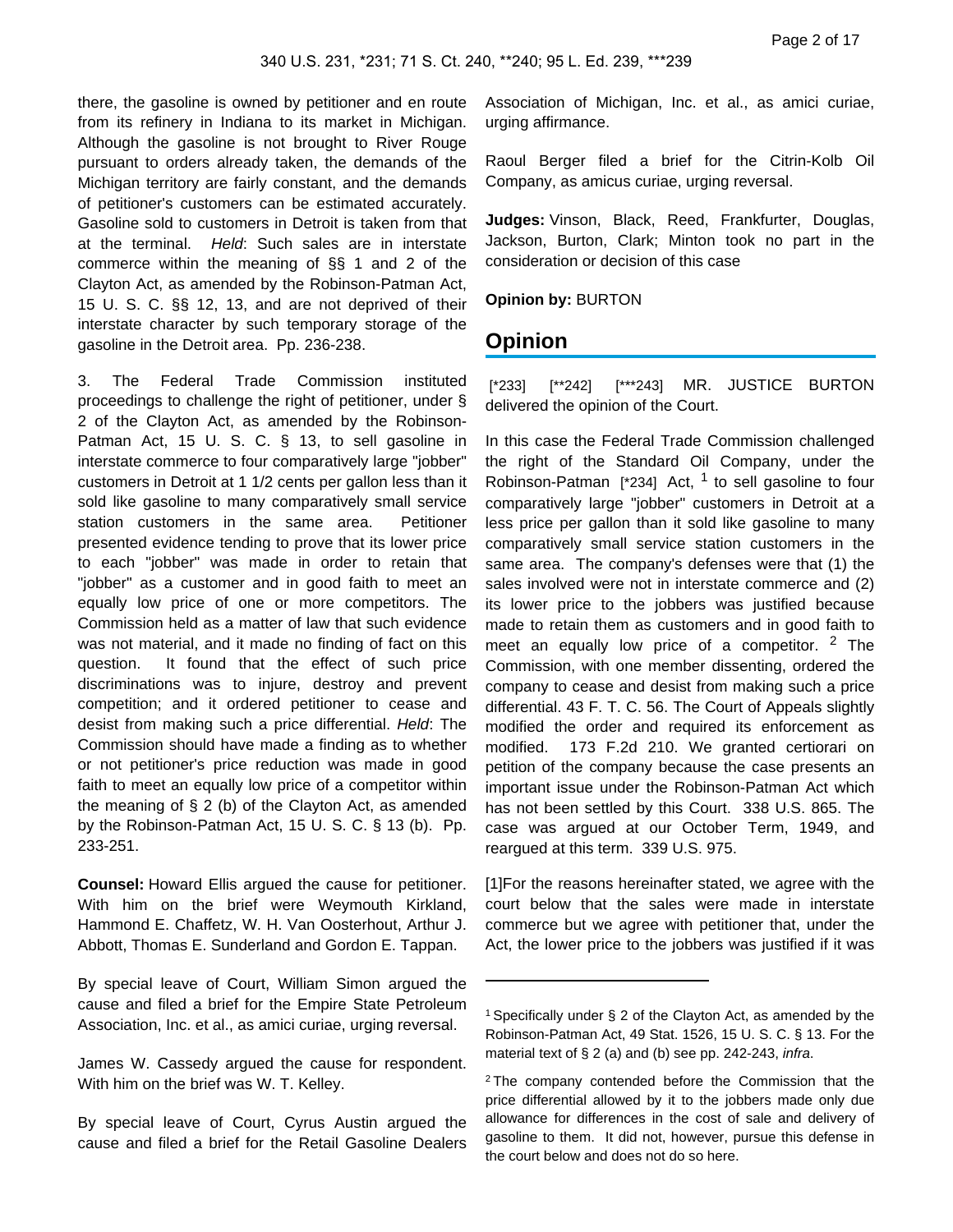made to retain each of them as a customer and in good faith to meet an equally low price of a competitor.

## I. FACTS.

Reserving for separate consideration the facts determining the issue of interstate commerce, the other material [\*235] facts are summarized here on the basis of the Commission's findings. The sales described are those of Red Crown gasoline because those sales raise all of the material issues and constitute about 90% of petitioner's sales in the Detroit area.

Since the effective date of the Robinson-Patman Act, June 19, 1936, petitioner has sold its Red Crown gasoline to its "jobber" customers at its tank-car prices. Those prices have been 1 1/2cent per gallon less than its tank-wagon prices to service station customers for identical gasoline in the same area. In practice, the service stations have resold the gasoline at the prevailing retail service station prices.<sup>3</sup> Each of petitioner's so-called "jobber" customers has been free to resell its gasoline at [\*\*\*244] retail or wholesale. Each, at some time, has resold some of it at retail. One now resells it only at retail. The others now resell it largely at wholesale. As to resale prices, two of the "jobbers" have resold their gasoline only at the prevailing wholesale or retail rates. The other two, however, have reflected, in varying degrees, petitioner's reductions in the cost of the gasoline to them by reducing their resale prices of that gasoline below the prevailing rates. The effect of these reductions has thus reached competing retail service stations in part through retail stations operated by the "jobbers" and in part through retail stations which purchased gasoline from the "jobbers" at less than the prevailing tank-wagon prices. The Commission found that such reduced resale prices "have resulted in injuring, destroying, and preventing competition between said favored dealers and retail dealers in respondent's [petitioner's] gasoline and other major brands of gasoline . . . ." 41 F. T. C. 263, 283. [\*\*243] The distinctive [\*236] characteristics of these "jobbers" are that each (1) maintains sufficient bulk storage to take delivery of gasoline in tank-car quantities (of 8,000 to 12,000 gallons) rather than in tank-wagon quantities (of 700 to 800 gallons) as is customary for service stations; (2) owns and operates

tank wagons and other facilities for delivery of gasoline to service stations; (3) has an established business sufficient to insure purchases of from one to two million gallons a year; and (4) has adequate credit responsibility. <sup>4</sup> While the cost of petitioner's sales and deliveries of gasoline to each of these four "jobbers" is no doubt less, per gallon, than the cost of its sales and deliveries of like gasoline to its service station customers in the same area, there is no finding that such difference accounts for the entire reduction in price made by petitioner to these "jobbers," and we proceed on the assumption that it does not entirely account for that difference.

Petitioner placed its reliance upon evidence offered to show that its lower price to each jobber was made in order to retain that jobber as a customer and in good faith to meet an equally low price offered by one or more competitors. The Commission, however, treated such evidence as not relevant.

## II. THE SALES WERE MADE IN INTERSTATE COMMERCE.

In order for the sales here involved to come under the Clayton Act, as amended by the Robinson-Patman Act, [\*237] they must have been made in interstate commerce. <sup>5</sup> The Commission and the court below agree that the sales were so made. 41 F. T. C. 263, 271, 173 F.2d 210, 213-214.

[2][3]Facts determining this were found by the Commission as follows: Petitioner is an Indiana corporation, whose principal office is in Chicago. Its gasoline is obtained from fields in Kansas, Oklahoma, Texas and Wyoming. Its refining plant is at Whiting,

<sup>3</sup> About 150 of these stations are owned or leased by the customers independently of petitioner. Their operators buy all of their gasoline from petitioner under short-term agreements. The other 208 stations are leased or subleased from petitioner for short terms.

<sup>4</sup> Not denying the established industry practice of recognizing such dealers as a distinctive group for operational convenience, the Commission held that petitioner's classification of these four dealers as "jobbers" was arbitrary because it made "no requirement that said jobbers should sell only at wholesale." 41 F. T. C. at 273. We use the term "jobber" in this opinion merely as one of convenience and identification, because the result here is the same whether these four dealers are wholesalers or retailers.

<sup>5</sup> Section 2 (a) of the Clayton Act, as amended, relates only to persons "engaged in commerce, in the course of such commerce . . . where either or any of the purchases involved . . . are in commerce . . . ." 49 Stat. 1526, 15 U. S. C. § 13 (a). "Commerce" is defined in § 1 of the Clayton Act as including "trade or commerce among the several States . . . ." 38 Stat. 730, 15 U. S. C. § 12.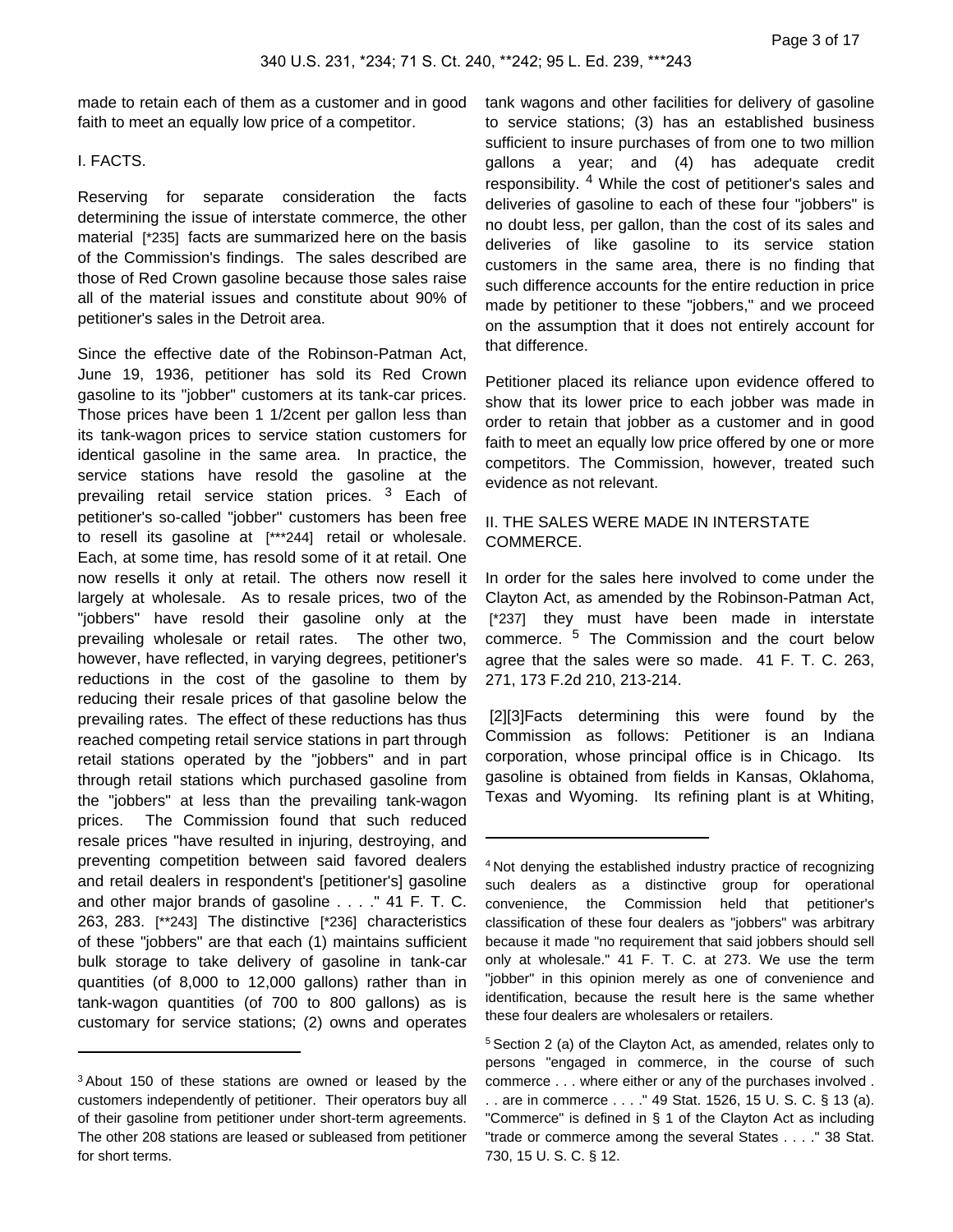Indiana. It distributes its products in 14 middle western states, including Michigan. The gasoline sold by it in the Detroit, Michigan, area, and involved in this case, is carried for petitioner [\*\*\*245] by tankers on the Great Lakes from Indiana to petitioner's marine terminal at River Rouge, Michigan. Enough gasoline is accumulated there during each navigation season so that a winter's supply is available from the terminal. The gasoline remains for varying periods at the terminal or in nearby bulk storage stations, and while there it is under the ownership of petitioner and en route from petitioner's refinery in Indiana to its market in Michigan. "Although the gasoline was not brought to River Rouge pursuant to orders already taken, the demands of the Michigan territory were fairly constant, and the petitioner's customers' demands could be accurately estimated, so the flow of the stream of commerce kept surging from Whiting to Detroit." 173 F.2d at 213-214. Gasoline delivered to customers in Detroit, upon individual orders for it, is taken from the gasoline at the terminal in interstate commerce en route for delivery in that area. Such sales are well within the jurisdictional requirements of the Act. Any other conclusion [\*\*244] would fall short of the recognized [\*238] purpose of the Robinson-Patman Act to reach the operations of large interstate businesses in competition with small local concerns. Such temporary storage of the gasoline as occurs within the Detroit area does not deprive the gasoline of its interstate character. Stafford v. Wallace, 258 U.S. 495. Compare Walling v. Jacksonville Paper Co., 317 U.S. 564, 570, with Atlantic Coast Line R. Co. v. Standard Oil Co., 275 U.S. 257, 268. <sup>6</sup>

# III. THERE SHOULD BE A FINDING AS TO WHETHER OR NOT PETITIONER'S PRICE REDUCTION WAS MADE IN GOOD FAITH TO MEET A LAWFUL EQUALLY LOW PRICE OF A COMPETITOR.

Petitioner presented evidence tending to prove that its tank-car price was made to each "jobber" in order to retain that "jobber" as a customer and in good faith to meet a lawful and equally low price of a competitor. Petitioner sought to show that it succeeded in retaining these customers, although the tank-car price which it offered them merely approached or matched, and did not undercut, the lower prices offered them by several competitors of petitioner. The trial examiner made findings on the point  $<sup>7</sup>$  but the Commission declined to</sup> do so, saying:

"Based on the record in this case the Commission concludes as a matter of law that it is not material [\*239] whether the discriminations in price granted by the respondent to the [\*\*\*246] said four dealers were made to meet equally low prices of competitors. The Commission further concludes as a matter of law that it is unnecessary for the Commission to determine whether the alleged competitive prices were in fact available or involved gasoline of like grade or quality or of equal public acceptance. Accordingly the Commission does not attempt to find the facts regarding those matters because, even though the lower prices in question may have been made by respondent in good faith to meet the lower prices of competitors, this does not constitute a defense in the face of affirmative proof that the effect of the discrimination was to injure, destroy and prevent competition with the retail stations operated by the said named dealers and with stations operated by their retailercustomers." 41 F. T. C. 263, 281-282.

The court below affirmed the Commission's position. <sup>8</sup>

<sup>7</sup> The trial examiner concluded:

"The recognition by respondent [petitioner] of Ned's Auto Supply Company as a jobber or wholesaler [which carried with it the tank-car price for gasoline], was a forced recognition given to retain that company's business. Ned's Company at the time of recognition, and ever since, has possessed all qualifications required by respondent [petitioner] for recognition as a jobber and the recognition was given and has ever since been continued in transactions between the parties, believed by them to be bona fide in all respects . . . ." (Conclusion of Fact 2, under § IX, R. 5098-5099.)

"The differentials on its branded gasolines respondent [petitioner] granted Ned's Auto Supply Company, at all times subsequent to March 7, 1938, and Stikeman Oil Company, Citrin-Kolb Oil Company and the Wayne Company [the four jobbers], at all times subsequent to June 19, 1936, were granted to meet equally low prices offered by competitors on branded gasolines of comparable grade and quality." (Conclusion of Fact, under § X, R. 5104.)

<sup>8</sup> "Now as to the contention that the discriminatory prices here complained of were made in good faith to meet a lower price of a competitor. While the Commission made no finding on this point, it assumed its existence but held, contrary to the

<sup>6</sup> The Fair Labor Standards Act cases relied on by petitioner are not inconsistent with this result. They hold that, for the purposes of that statute, interstate commerce ceased on delivery to a local distributor. Higgins v. Carr Bros. Co., 317 U.S. 572; Walling v. Jacksonville Paper Co., supra. The sales involved here, on the other hand, are those of an interstate producer and refiner to a local distributor.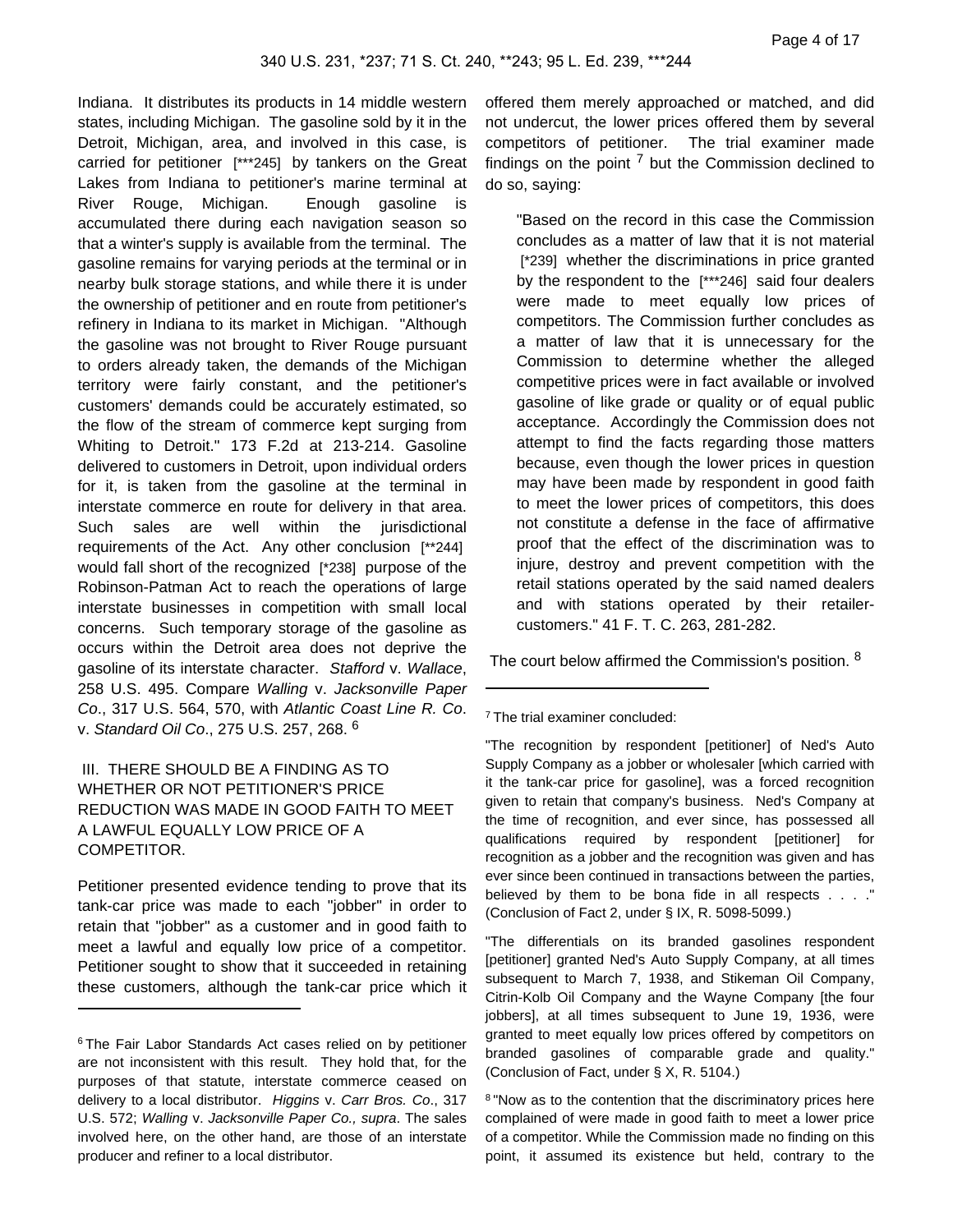[\*\*245] There is no doubt that under the Clayton Act, before its amendment by the Robinson-Patman Act, this evidence would have been material and, if accepted, would have [\*240] established a complete defense to the charge of unlawful discrimination. At that time the material provisions of § 2 were as follows:

"SEC. 2. That it shall be unlawful for any person engaged in commerce, in the course of such commerce, either directly or indirectly to discriminate in price between different purchasers of commodities . . . where the effect of such discrimination may be to substantially lessen competition or tend to create a monopoly in any line of commerce: Provided, That nothing herein contained shall prevent discrimination in price between purchasers of commodities on account of differences in the grade, quality, or quantity of the commodity sold, or that makes only due allowance for difference in the cost of selling or transportation, or discrimination in price in the same or different communities made in good faith to meet competition: And provided further, That nothing herein contained shall prevent persons engaged in selling goods, wares, or merchandise in commerce from selecting their own customers in bona fide transactions and not in restraint of trade." (Emphasis added within the first proviso.) 38 Stat. 730-731, 15 U. S. C. (1934 ed.) § 13.

The question before us, therefore, is whether the amendments made by the Robinson-Patman Act deprived those facts of their previously recognized effectiveness as a defense. The material provisions of § 2, as amended, are [\*241] quoted below, showing in italics those clauses which bear upon the proviso before us. The modified provisions are distributed between the newly created subsections (a) and (b). These must be read together and in relation to the provisions they supersede. The original phrase "that nothing herein contained shall prevent" is still used to introduce each of the defenses. The defense relating to the meeting of the price of a competitor appears only in subsection (b). There it is applied to discriminations in services or

petitioner's contention, that this was not a defense.

. . . .

"We agree with the Commission that the showing of the petitioner that it made the discriminatory price in good faith to meet competition is not controlling in view of the very substantial evidence that its discrimination was used to affect and lessen competition at the retail level." 173 F.2d at 214, 217.

facilities as well as to discriminations in price, which alone are expressly condemned in subsection (a). In its opinion in the instant case, the Commission recognizes that it is an absolute defense to a charge of price discrimination for a seller to prove, under  $\S 2$  (a), that its price differential makes only [\*\*\*247] due allowances for differences in cost or for price changes made in response to changing market conditions. 41 F. T. C. at 283. Each of these three defenses is introduced by the same phrase "nothing . . . shall prevent," and all are embraced in the same word "justification" in the first sentence of § 2 (b). It is natural, therefore, to conclude that each of these defenses is entitled to the same effect, without regard to whether there also appears an affirmative showing of actual or potential injury to competition at the same or a lower level traceable to the price differential made by the seller. The Commission says, however, that the proviso in  $\S$  2 (b) as to a seller meeting in good faith a lower competitive price is not an absolute defense if an injury to competition may result from such price reduction. We find no basis for such a distinction between the defenses in  $\S 2$  (a) and (b).

[4]The defense in subsection (b), now before us, is limited to a price reduction made to meet in good faith an equally low price of a competitor. It thus eliminates certain difficulties which arose under the original Clayton Act. For example, it omits reference to discriminations in price "in [\*242] the same or different communities . . ." and it thus restricts the proviso to price differentials occurring in actual competition. It also excludes reductions which undercut the "lower price" of a competitor. None of these changes, however, cut into the actual core of the defense. That still [\*\*246] consists of the provision that wherever a lawful lower price of a competitor threatens to deprive a seller of a customer, the seller, to retain that customer, may in good faith meet that lower price. Actual competition, at least in this elemental form, is thus preserved.

Subsections 2 (a) and (b), as amended, are as follows:

"SEC. 2. (a) That it shall be unlawful for any person engaged in commerce, in the course of such commerce, either directly or indirectly, to discriminate in price between different purchasers of commodities of like grade and quality . . . where the effect of such discrimination may be substantially to lessen competition or tend to create a monopoly in any line of commerce, or to injure, destroy, or prevent competition with any person who either grants or knowingly receives the benefit of such discrimination, or with customers of either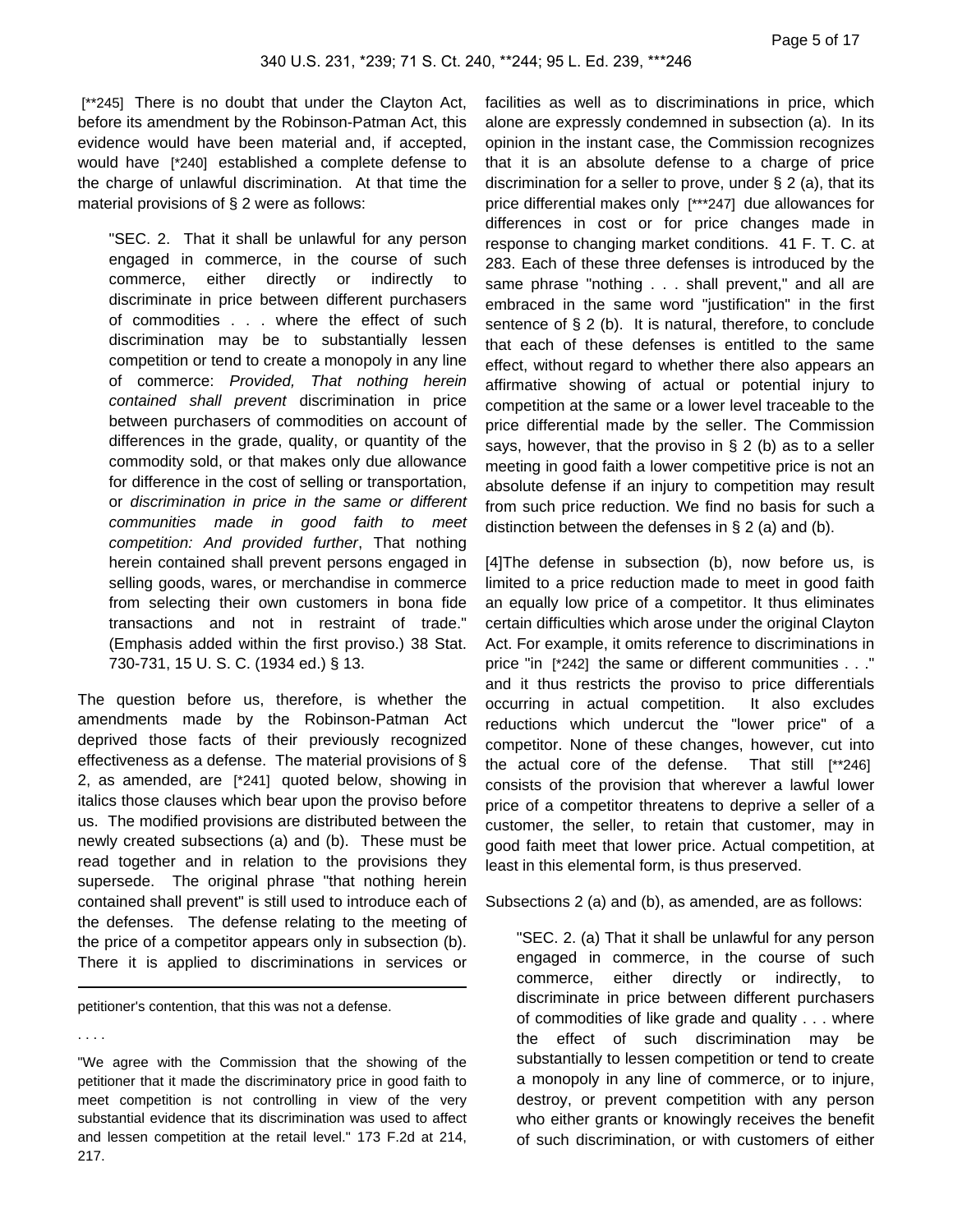of them: Provided, That nothing herein contained shall prevent differentials which make only due allowance for differences in the cost of manufacture, sale, or delivery resulting from the differing methods or quantities in which such commodities are to such purchasers sold or delivered: . . . And provided further, That nothing herein contained shall prevent price changes from time to time . . . in response to changing conditions affecting the market for or the marketability of the goods concerned . . . .

"(b) Upon proof being made, at any hearing on a complaint under this section, that there has been discrimination in price or services or facilities furnished, the burden of rebutting the prima-facie case thus [\*243] made by showing justification shall be upon the person charged with a violation of this section, and unless justification shall be affirmatively shown, the Commission is authorized to issue an order terminating the discrimination: Provided, however, That nothing herein contained shall prevent a seller rebutting the prima-facie case thus made by showing that his lower price or the furnishing of services or facilities to any purchaser or purchasers was made in good faith to meet an equally low price of a competitor, or the services or facilities furnished by a competitor." (Emphasis added in part.) 49 Stat. 1526, 15 U. S. C. § 13 (a) and (b).

This right of a seller, under  $\S 2$  (b), to meet in good faith an equally low price of a competitor has been considered here before. Both in Corn Products Refining Co. v. Federal [\*\*\*248] Trade Comm'n, 324 U.S. 726, and in Federal Trade Comm'n v. Staley Mfg. Co., 324 U.S. 746, evidence in support of this defense was reviewed at length. There would have been no occasion thus to review it under the theory now contended for by the Commission. While this Court did not sustain the seller's defense in either case, it did unquestionably recognize the relevance of the evidence in support of that defense. The decision in each case was based upon the insufficiency of the seller's evidence to establish its defense, not upon the inadequacy of its defense as a matter of law. <sup>9</sup>

In the Corn Products case, supra, after recognizing that the seller had allowed differentials in price in favor of certain customers, this Court examined the evidence presented by the seller to show that such differentials were [\*244] justified because made in good faith to meet equally low prices of a competitor. It then said:

"Examination of the testimony satisfies us, as it did the court below, that it was insufficient to sustain a finding that the lower prices allowed to favored customers were in fact made to meet competition. Hence petitioners failed to sustain the burden of showing that the price discriminations were granted for the purpose of meeting competition." (Emphasis [\*\*247] added.) 324 U.S. at 741. <sup>10</sup>

In the Staley case, supra, most of the Court's opinion is devoted to the consideration of the evidence introduced in support of the seller's defense under  $\S 2$  (b). The discussion proceeds upon the assumption, applicable here, that if a competitor's "lower price" is a lawful individual price offered to any of the seller's customers, then the seller is protected, under § 2 (b), in making a counteroffer provided the seller proves that its counteroffer is made to meet in good faith its competitor's equally low price. On the record in the Staley case, a majority of the Court of Appeals, in fact, declined to accept the findings of the Commission and decided in favor of the accused seller. <sup>11</sup> This Court, on

<sup>&</sup>lt;sup>9</sup> In contrast to that factual situation, the trial examiner for the Commission in the instant case has found the necessary facts to sustain the seller's defense (see note 7, supra), and yet the Commission refuses, as a matter of law, to give them consideration.

<sup>&</sup>lt;sup>10</sup> In the Corn Products case, the same point of view was expressed by the Court of Appeals below: "We think the evidence is insufficient to sustain this affirmative defence." 144 F.2d 211, 217 (C. A. 7th Cir.). The Court of Appeals also indicated that, to sustain this defense, it must appear not only that the competitor's lower price was met in good faith but that such price was lawful.

<sup>&</sup>lt;sup>11</sup> The Staley case was twice before the Court of Appeals for the Seventh Circuit. In 1943 the case was remanded by that court to the Commission for findings as to wherein the discriminations occurred and how they substantially lessened competition and promoted monopoly and also "for consideration of the defense [under  $\S$  2 (b)] urged by the petitioners, and for findings in relation thereto." 135 F.2d 453, 456. In 1944, a majority of the court decided in favor of the seller. 144 F.2d 221. One judge held that the complaint was insufficient under § 2 (a) and that, therefore, he need not reach the seller's defense under § 2 (b). He expressly stated, however, that he did not take issue with the basis for the conclusion that the seller's price was made in good faith to meet an equally low price of a competitor. Id., at 227-231. His colleague held squarely that the seller's defense of meeting competition in good faith under § 2 (b) had been established.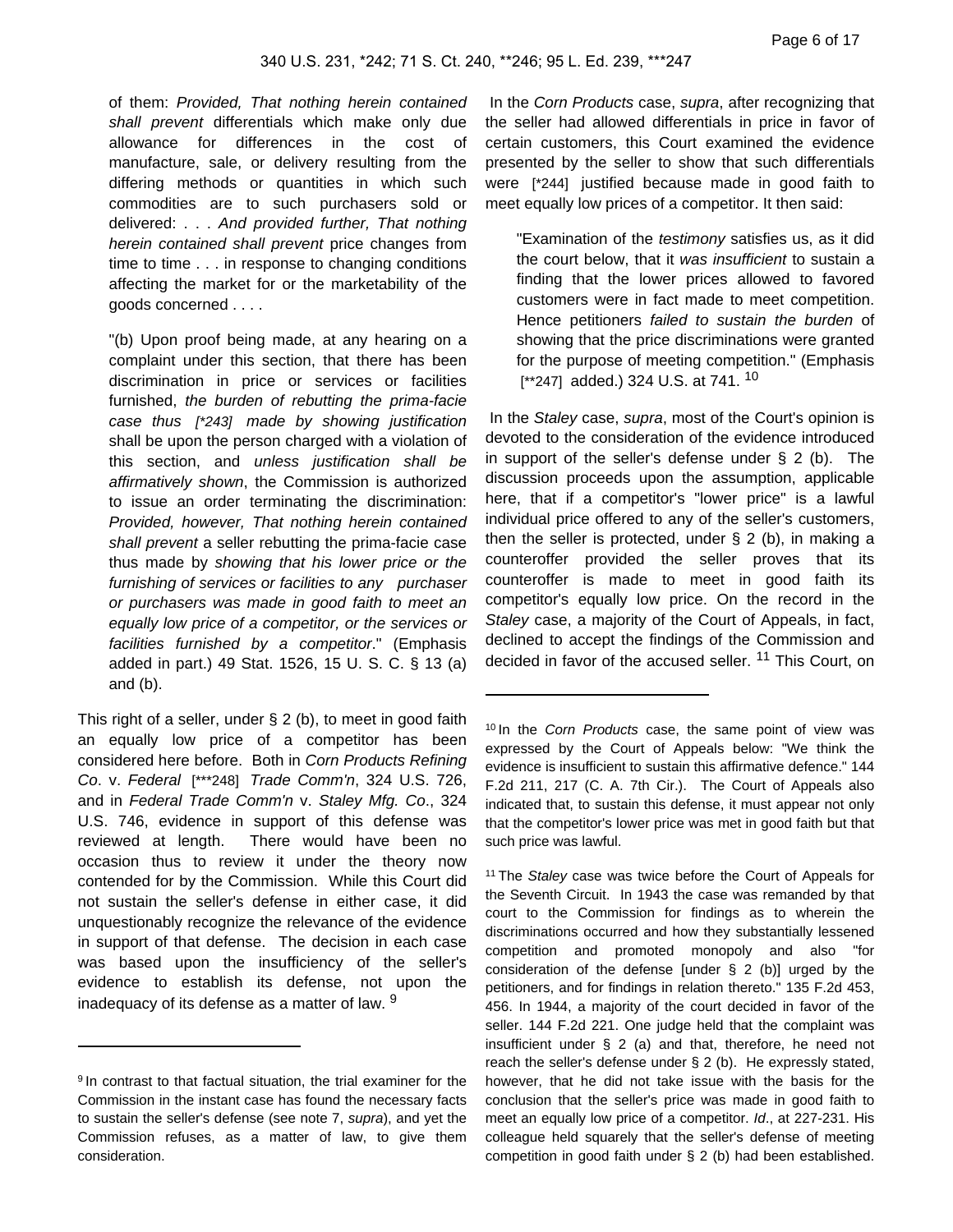review, reversed that judgment [\*245] but emphatically recognized the availability of the seller's defense under § 2 (b) and the obligation of the Commission to make findings upon [\*\*\*249] issues material to that defense. It said:

"Congress has left to the Commission the determination of fact in each case whether the person, charged with making discriminatory prices, acted in good faith to meet a competitor's equally low prices. The determination of this fact from the evidence is for the Commission. See Federal Trade Commission v. Pacific States Paper Trade Assn., 273 U.S. 52, 63; Federal Trade Commission v. Algoma Lumber Co., 291 U.S. 67, 73. In the present case, the Commission's finding that respondents' price discriminations were not made to meet a 'lower' price and consequently were not in good faith, is amply supported by the record, and we think the Court of Appeals erred in setting aside this portion of the Commission's order to cease and desist.

. . . .

"In appraising the evidence, the Commission recognized that the statute does not place an impossible burden upon sellers, but it emphasized the good faith requirement of the statute, which places the burden [\*246] of proving good faith on the seller, who has made the discriminatory prices. . . .

". . . We agree with the Commission that the statute at least requires the seller, who has knowingly discriminated in price, to show the existence of facts which would lead a reasonable and prudent person to believe that the granting of a lower price would in fact meet the equally low price of [\*\*248] a competitor. Nor was the Commission wrong in holding that respondents failed to meet this burden." 324 U.S. at 758, 759-760.

See also, Federal Trade Comm'n v. Cement Institute, 333 U.S. 683, 721-726; Federal Trade Comm'n v.

Morton Salt Co., 334 U.S. 37, 43; and United States v. United States Gypsum Co., 340 U.S. 76, 92. All that petitioner asks in the instant case is that its evidence be considered and that findings be made by the Commission as to the sufficiency of that evidence to support petitioner's defense under § 2 (b).

In addition, there has been widespread understanding that, under the Robinson-Patman Act, it is a complete defense to a charge of price discrimination for the seller to show that its price differential has been made in good faith to meet a lawful and equally low price of a competitor. This understanding is reflected in actions and statements of members and counsel of the Federal Trade Commission. <sup>12</sup> Representatives of the Department of [\*247] [\*\*\*250] Justice have testified to the effectiveness and value of the defense under the

See also, the statement filed by Walter B. Wooden, Assistant Chief Counsel, and by Hugh E. White, Examiner for the Commission, with the Temporary National Economic Committee in 1941:

"The amended Act now safeguards the right of a seller to discriminate in price in good faith to meet an equally low price of a competitor, but he has the burden of proof on that question. This right is guaranteed by statute and could not be curtailed by any mandate or order of the Commission. . . . The right of self defense against competitive price attacks is as vital in a competitive economy as the right of self defense against personal attack." The Basing Point Problem 139 (TNEC Monograph 42, 1941).

In regard to the Commission's position on  $\S 2$  (b), urged in the instant case, Allen C. Phelps, Assistant Chief Trial Counsel and Chief of the Export Trade Division of the Commission, testified before the Subcommittee on Trade Policies of the Senate Committee on Interstate and Foreign Commerce in January, 1949, that "This position, if upheld in the courts, in my judgment will effectively and completely erase section 2 (b) from the Robinson-Patman Act." Hearings before a Subcommittee of the Senate Committee on Interstate and Foreign Commerce on S. 236, 81st Cong., 1st Sess. 66. See also, pp. 274-275.

Id., at 221-225. The third judge found against the seller both under § 2 (a) and (b). Id., at 225-227. The important point for us is that the Court of Appeals, as well as this Court, unanimously recognized in that case the materiality of the seller's evidence in support of its defense under § 2 (b), even though the "discriminations 'have resulted, and do result, in substantial injury to competition among purchasers . . . .'" Id., at 222.

<sup>&</sup>lt;sup>12</sup> In cease and desist orders, issued both before and after the order in the instant case, the Commission has inserted saving clauses which recognize the propriety of a seller making a price reduction in good faith to meet an equally low price of a competitor, even though the seller's discrimination may have the effect of injuring competition at a lower level. See In re Ferro Enamel Corp., 42 F. T. C. 36; In re Anheuser-Busch, Inc., 31 F. T. C. 986; In re Bausch & Lomb Optical Co., 28 F. T. C. 186.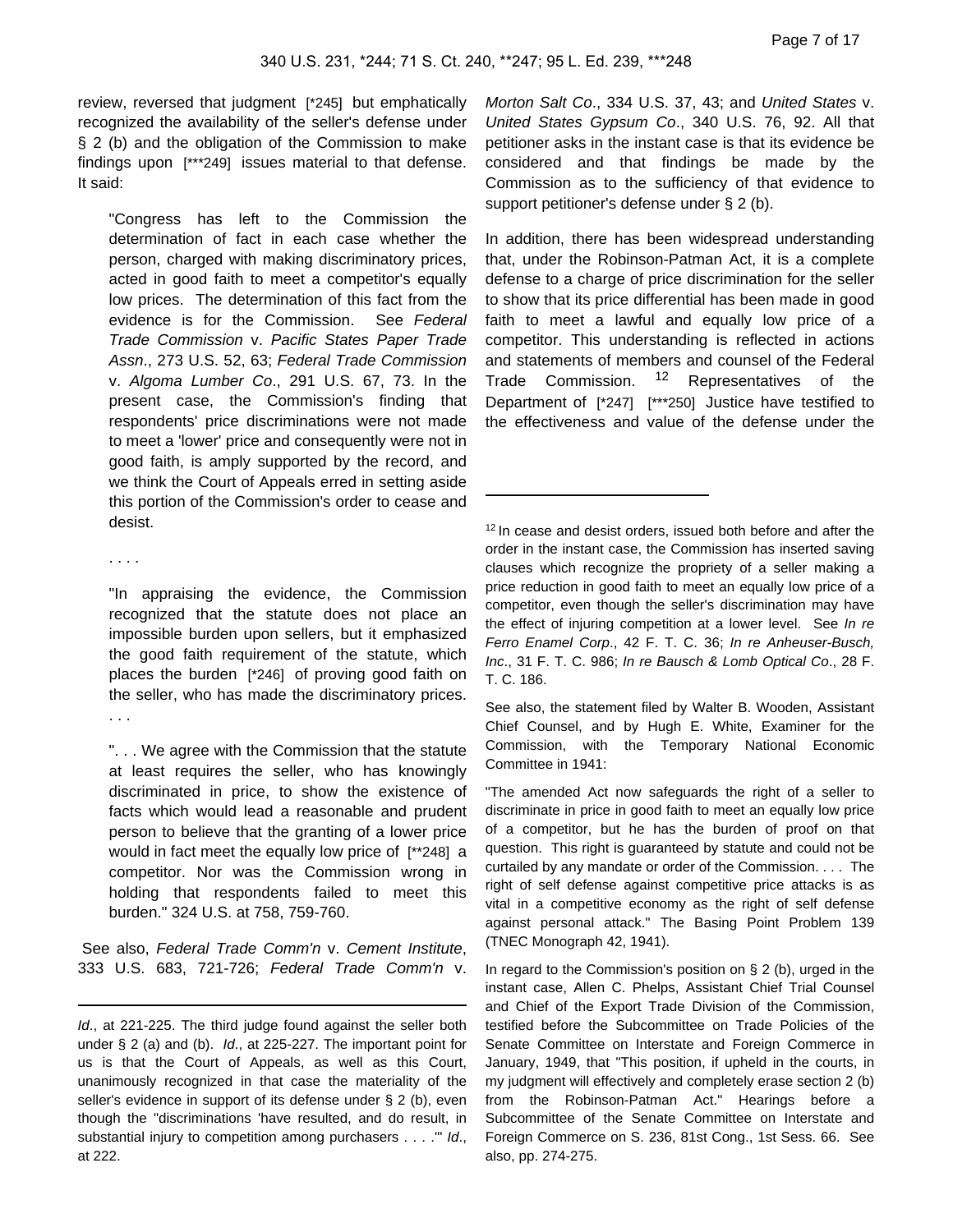Robinson-Patman Act. <sup>13</sup> We see no reason to depart now from that interpretation. <sup>14</sup>

13 Herbert A. Bergson, then Assistant Attorney General, testifying for the Department, January 25, 1949, said: "The section [2 (b)] presently permits sellers to justify otherwise forbidden price discriminations on the ground that the lower prices to one set of buyers were made in good faith to meet the equally low prices of a competitor." Hearings before a Subcommittee of the Senate Committee on Interstate and Foreign Commerce on S. 236, 81st Cong., 1st Sess. 77. See also, report on S. 236 by Peyton Ford, The Assistant to the Attorney General, to the Senate Committee on Interstate and Foreign Commerce. Id., at 320. Mr. Bergson added the following in June, 1949: "While we recognize the competitive problem which arises when one purchaser obtains advantages denied to other purchasers, we do not believe the solution to this problem lies in denying to sellers the opportunity to make sales in good faith competition with other sellers." Hearings before Subcommittee No. 1 of the House Committee on the Judiciary on S. 1008, 81st Cong., 1st Sess. 12.

<sup>14</sup> Attention has been directed again to the legislative history of the proviso. This was considered in the Corn Products and Staley cases. See especially, 324 U.S. at 752-753. We find that the legislative history, at best, is inconclusive. It indicates that it was the purpose of Congress to limit, but not to abolish, the essence of the defense recognized as absolute in § 2 of the original Clayton Act, 38 Stat. 730, where a seller's reduction in price had been made "in good faith to meet competition . . . ." For example, the legislative history recognizes that the Robinson-Patman Act limits that defense to price differentials that do not undercut the competitor's price, and the amendments fail to protect differentials between prices in different communities where those prices are not actually competitive. There is also a suggestion in the debates, as well as in the remarks of this Court in the Staley case, supra, that a competitor's lower price, which may be met by a seller under the protection of  $\S 2$  (b), must be a lawful price. And see, S. Res. 224, 70th Cong., 1st Sess., directing the Federal Trade Commission to investigate and report to it on chain-store operators and F. T. C. Final Report on the Chain-Store Investigation, S. Doc. No. 4, 74th Cong., 1st Sess.

In the report of the Judiciary Committee of the House of Representatives, which drafted the clause which became § 2 (b), there appears the following explanation of it:

"This proviso represents a contraction of an exemption now contained in section 2 of the Clayton Act which permits discriminations without limit where made in good faith to meet competition. It should be noted that while the seller is permitted to meet local competition, it does not permit him to cut local prices until his competitor has first offered lower prices, and then he can go no further than to meet those prices. If he goes further, he must do so likewise with all his

[\*248] [\*\*249] The heart of our national economic policy long has been faith in the value of competition. In the Sherman and Clayton Acts, as well as in the Robinson-Patman Act, [\*249] "Congress was dealing with competition, which it sought to protect, and monopoly, which it sought to [\*\*\*251] prevent." Staley Mfg. Co. v. Federal Trade Comm'n, 135 F.2d 453, 455. We need not now reconcile, in its entirety, the economic theory which underlies the Robinson-Patman Act with that of the Sherman and Clayton Acts.<sup>15</sup> It is enough to say that Congress did not seek by the Robinson-Patman Act either to abolish competition or so radically to curtail it that a seller would have no substantial right of self-defense against a price raid by a competitor. For example, if a large customer requests his seller to meet a temptingly lower price offered to him by one of his seller's competitors, the seller may well find it essential, as a matter of business survival, to meet that price rather than to lose the customer. It might be that this customer is the seller's only [\*\*250] available market for

other customers, or make himself liable to all of the penalties of the act, including treble damages. In other words, the proviso permits the seller to meet the price actually previously offered by a local competitor. It permits him to go no further." H. R. Rep. No. 2287, 74th Cong., 2d Sess. 16.

See also, 80 Cong. Rec. 6426, 6431-6436, 8229, 8235.

Somewhat changing this emphasis, there was a statement made by the managers on the part of the House of Representatives, accompanying the conference report, which said that the new clause was a "provision relating to the question of meeting competition, intended to operate only as a rule of evidence in a proceeding before the Federal Trade Commission . . . ." H. R. Rep. No. 2951, 74th Cong., 2d Sess. 7. The Chairman of the House Conferees also received permission to print in the Record an explanation of the proviso. 80 Cong. Rec. 9418. This explanation emphasizes the same interpretation as that put on the proviso in the Staley case to the effect that the lower price which lawfully may be met by a seller must be a lawful price. That statement, however, neither justifies disregarding the proviso nor failing to make findings of fact where evidence is offered that the prices met by the seller are lawful prices and that the meeting of them is in good faith.

<sup>15</sup> It has been suggested that, in theory, the Robinson-Patman Act as a whole is inconsistent with the Sherman and Clayton Acts. See Adelman, Effective Competition and the Antitrust Laws, 61 Harv. L. Rev. 1289, 1327-1350; Burns, The Anti-Trust Laws and the Regulation of Price Competition, 4 Law & Contemp. Prob. 301; Learned & Isaacs, The Robinson-Patman Law: Some Assumptions and Expectations, 15 Harv. Bus. Rev. 137; McAllister, Price Control by Law in the United States: A Survey, 4 Law & Contemp. Prob. 273.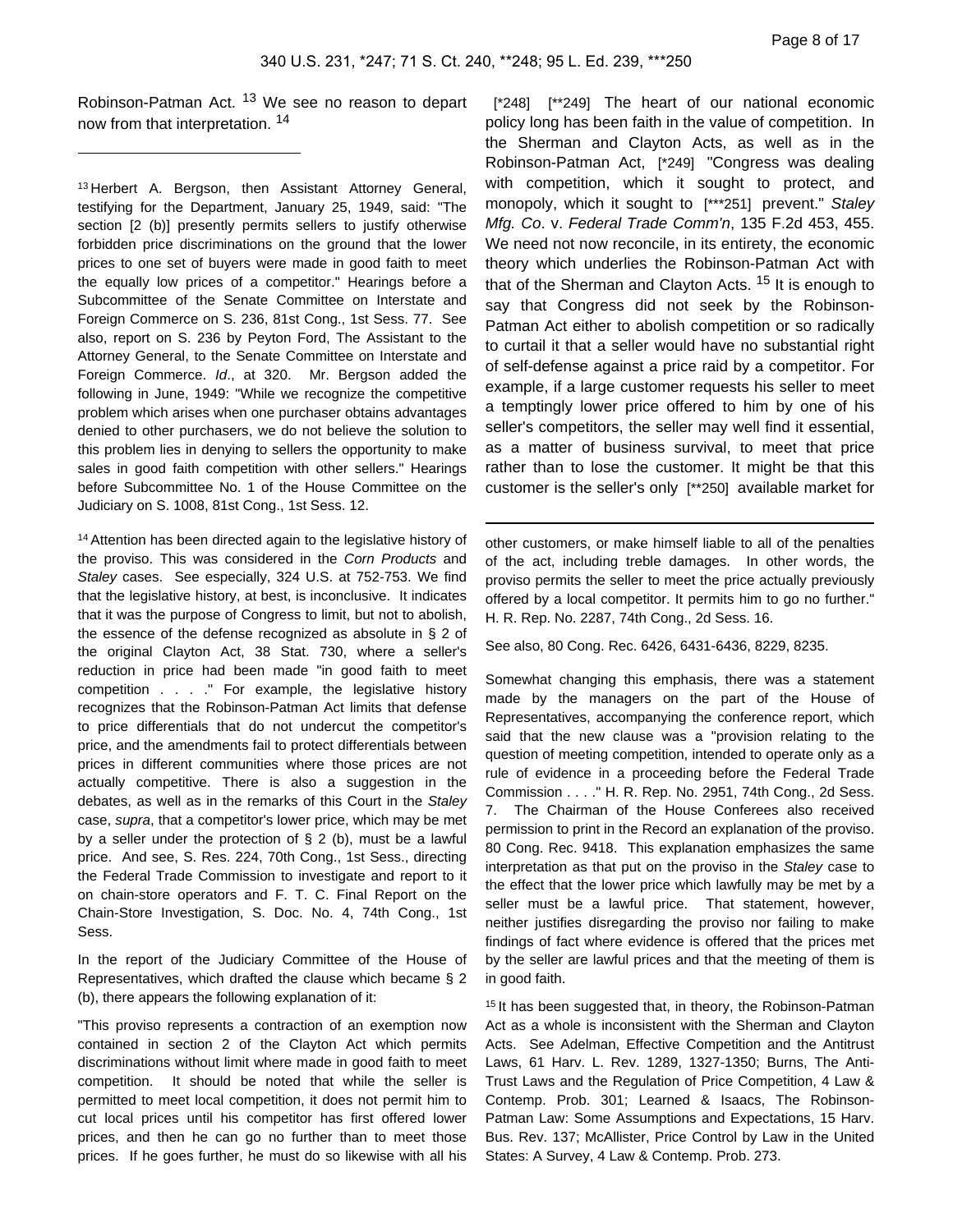the major portion of the seller's product, and that the loss of this customer would result in forcing a much higher unit cost and higher sales price upon the seller's other customers. [\*250] There is nothing to show a congressional purpose, in such a situation, to compel the seller to choose only between ruinously cutting its prices to all its customers to match the price offered to one, or refusing to meet the competition and then ruinously raising its prices to its remaining customers to cover increased unit costs. There is, on the other hand, plain language and established practice which permits a seller, through § 2 (b), to retain a customer by realistically meeting in good faith the price offered to that customer, without necessarily changing the seller's price to its other customers.

In a case where a seller sustains the burden of proof placed upon it to establish its defense under § 2 (b), we find no reason to destroy that defense indirectly, merely because it also appears that the beneficiaries of the seller's price reductions may derive a competitive advantage from them or may, in a natural course of events, reduce their own resale prices to their customers. It must have been obvious to Congress that any price reduction to any dealer may always affect competition at that dealer's level as well as at the dealer's resale level, whether or not the reduction to the dealer is discriminatory. Likewise, it must have been obvious to Congress that any price reductions initiated by a seller's competitor would, if not met by the seller, affect competition at the beneficiary's level or among the beneficiary's customers just as much as if those reductions had been met by the seller. The proviso in § 2 (b), as interpreted by the Commission, would not be available when there was or might be an injury to competition at a resale level. So interpreted, the proviso would have such little, if any, applicability as to be practically meaningless. We may, therefore, conclude that Congress meant to permit the natural consequences to follow the seller's action in meeting in good faith a lawful and equally low price of its competitor.

In its argument here, the Commission suggests that there may be some situations in which it might recognize  $[^*251]$  the proviso in § 2 (b) as a complete defense, even though the seller's differential in price did injure competition. In support of this, the Commission indicates that in each case it must weigh the potentially injurious effect of a seller's price reduction upon competition at all lower levels against its beneficial effect in permitting the seller to meet competition at its own level. In the absence of more explicit requirements

[\*\*\*252] and more specific standards of comparison than we have here, it is difficult to see how an injury to competition at a level below that of the seller can thus be balanced fairly against a justification for meeting the competition at the seller's level. We hesitate to accept § 2 (b) as establishing such a dubious defense. On the other hand, the proviso is readily understandable as simply continuing in effect a defense which is equally absolute, but more limited in scope than that which existed under § 2 of the original Clayton Act.

The judgment of the Court of Appeals, accordingly, is reversed and the case is remanded to that court with instructions to remand it to the Federal Trade Commission to make findings in conformity with this opinion.

## It is so ordered.

MR. JUSTICE MINTON took no part in the consideration or decision of this case.

### **Dissent by:** REED

# **Dissent**

MR. JUSTICE REED, dissenting.  $\check{\phantom{\phi}}$ 

The Federal Trade Commission investigated practices of the Standard Oil Company of Indiana in selling its gasoline in the Detroit area at different prices to competing local distributors, in alleged violation of the Robinson-Patman (anti-price discrimination) Act. Standard's defense is not a denial of that discriminatory practice [\*\*251] but a complete justification, said to be allowed by the [\*252] Robinson-Patman Act, on the ground of trade necessity in order to meet an equally low price in Detroit of other gasoline refiners. On concluding that the practice violated federal prohibitions against discriminatory sale prices, the Commission entered a cease and desist order against Standard's sale system. The order was enforced by the Court of Appeals after a minor modification. 43 F. T. C. 56; 173 F.2d 210.

The need to allow sellers to meet competition in price from other sellers while protecting the competitors of the buyers against the buyers' advantages gained from the price discrimination was a major cause of the enactment of the 1936 Robinson-Patman Act. The Clayton Act of

<sup>\*</sup> [Joined by THE CHIEF JUSTICE and MR. JUSTICE BLACK. See post, p. 267.]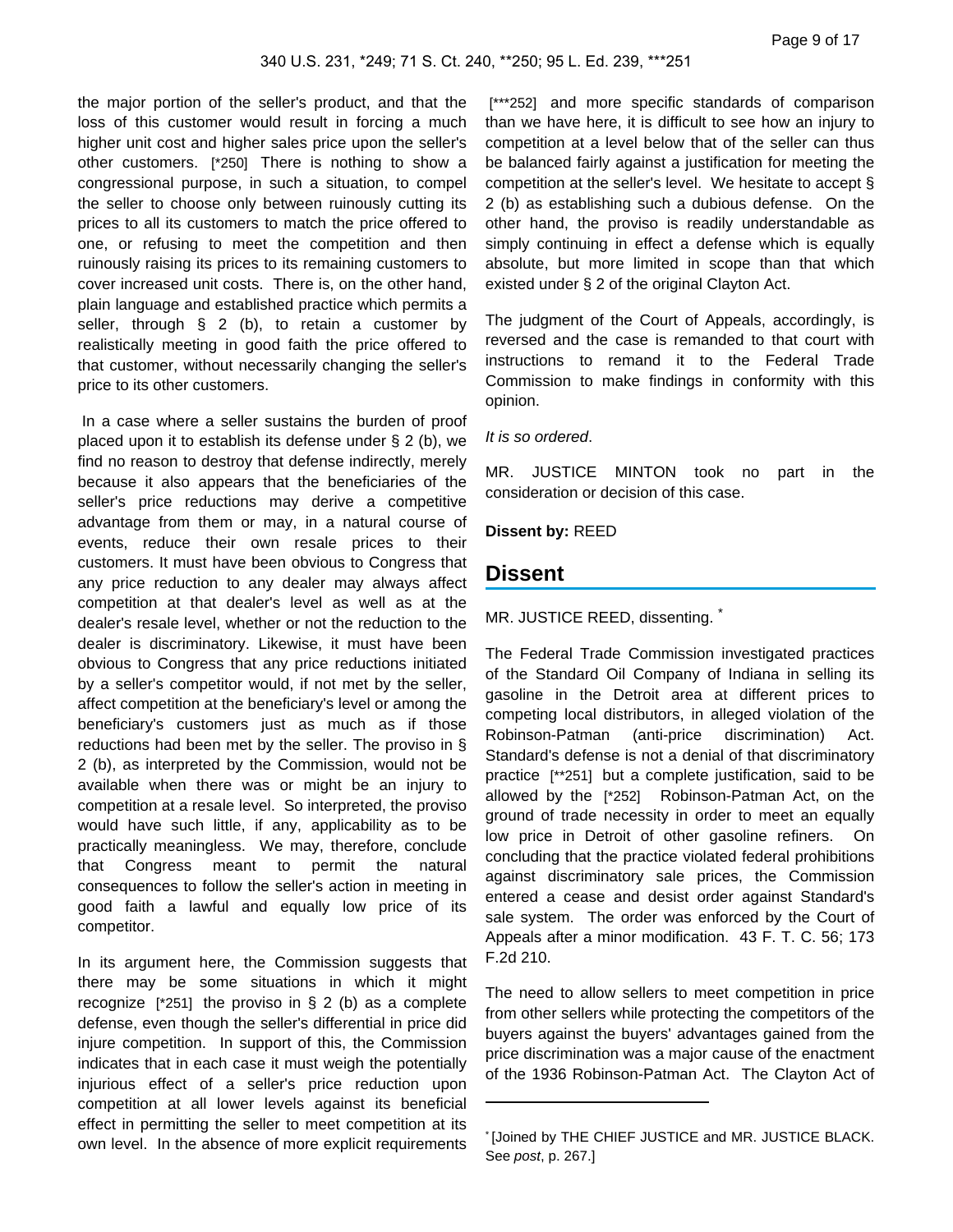1914 had failed to solve the problem. The impossibility of drafting fixed words of a statute so as to allow sufficient flexibility to meet the myriad situations of national commerce, we think led Congress in the Robinson-Patman Act to put authority in the Federal Trade Commission to determine when a seller's discriminatory sales price violated the prohibitions of the anti-monopoly statute, § 2 (a), 49 Stat. 1526, and when it was justified by a competitor's legal price.  $1$  The disadvantage to business of this choice was that the seller could not be positive before the Commission acted as to precisely how far he might go in price discrimination to meet and beat his competition. The Commission acted on its interpretation of the Act. <sup>2</sup> Believing it important to support the purpose of Congress and the Commission's interpretation of the Act, with which we agree, we state our reasons.

[\*253] The Court first condemns the Commission's position that meeting in good faith a competitor's price merely rebuts the prima facie establishment of discrimination based on forbidden differences in sales price, so as to require an affirmative finding by the Commission that nevertheless there may be enjoinable injury under the Robinson-Patman Act to the favored buyer's competitors. The Court then decides that good faith in meeting competition [\*\*\*253] was an absolute defense for price discrimination, saying:

"On the other hand, the proviso is readily understandable as simply continuing in effect a defense which is equally absolute, but more limited in scope than that which existed under  $\S$  2 of the original Clayton Act."

Such a conclusion seems erroneous. What follows in this dissent demonstrates, we think, that Congress intended so to amend the Clayton Act that the avenue of escape given price discriminators by its "meeting competition" clause should be narrowed. The Court's interpretation leaves what the seller can do almost as wide open as before. See p. 263 et seq., infra. It seems clear to us that the interpretation put upon the

clause of the Robinson-Patman Act by the Court means that no real change has been brought about by the amendment.

The public policy of the United States fosters the freeenterprise system of unfettered competition among producers and distributors of goods as the accepted method to put those goods into the hands of all consumers at the least expense.  $3$  There are, however, statutory exceptions to such unlimited competition. <sup>4</sup> Nondiscriminatory [\*254] [\*\*252] pricing tends to weaken competition in that a seller, while otherwise maintaining his prices, cannot meet his antagonist's price to get a single order or customer. But Congress obviously concluded that the greater advantage would accrue by fostering equal access to supplies by competing merchants or other purchasers in the course of business.<sup>5</sup>

The first enactment to put limits on discriminatory selling prices was the Clayton Act in 1914, 38 Stat. 730, § 2. Section 11 enabled the Commission to use its investigatory and regulatory authority to handle price discrimination. Section 2 provided for the maintenance of competition by protecting the ability of business rivals to obtain commodities on equal terms. The Robinson-Patman Act moved further toward this objective. In the margin appear the applicable words of the Clayton Act followed by those of the Robinson-Patman Act. Phrased summarily for this case, it may be said that the italicized words in the Clayton Act were the source of the difficulties in enforcement that Congress undertook to avoid by the italicized words of the Robinson-Patman Act.  $6$ 

<sup>5</sup> For a discussion of the merits of the legislation, see Adelman, Effective Competition and the Antitrust Laws, 61 Harv. L. Rev. 1289.

<sup>&</sup>lt;sup>1</sup> The difficulties of any other approach are illustrated by the attempt of Congress to clarify the Robinson-Patman Act. See President's veto message on S. 1008, 96 Cong. Rec. 8721, and conference reports, H. R. Rep. No. 1422, 81st Cong., 1st Sess., October 13, 1949, and 2d Sess., H. R. Rep. No. 1730, March 3, 1950.

<sup>2</sup> Hearings before Subcommittee No. 1 of the House Committee on the Judiciary on S. 1008, 81st Cong., 1st Sess., June 8 and 14, 1949, p. 61.

<sup>3</sup> Associated Press v. United States, 326 U.S. 1, 13; United States v. Line Material Co., 333 U.S. 287, 309.

<sup>4</sup> E. g., Interstate Commerce Act, § 5, 49 U. S. C. § 5; Communications Act of 1934, § 221, 47 U. S. C. § 221; Miller-Tydings Act, 15 U. S. C. § 1. And see Mason, The Current Status of the Monopoly Problem in the United States, 62 Harv. L. Rev. 1265.

<sup>6</sup> Clayton Act:

<sup>&</sup>quot;SEC. 2. That it shall be unlawful for any person engaged in commerce . . . to discriminate in price between different purchasers of commodities, . . . where the effect of such discrimination may be to substantially lessen competition or tend to create a monopoly in any line of commerce: Provided,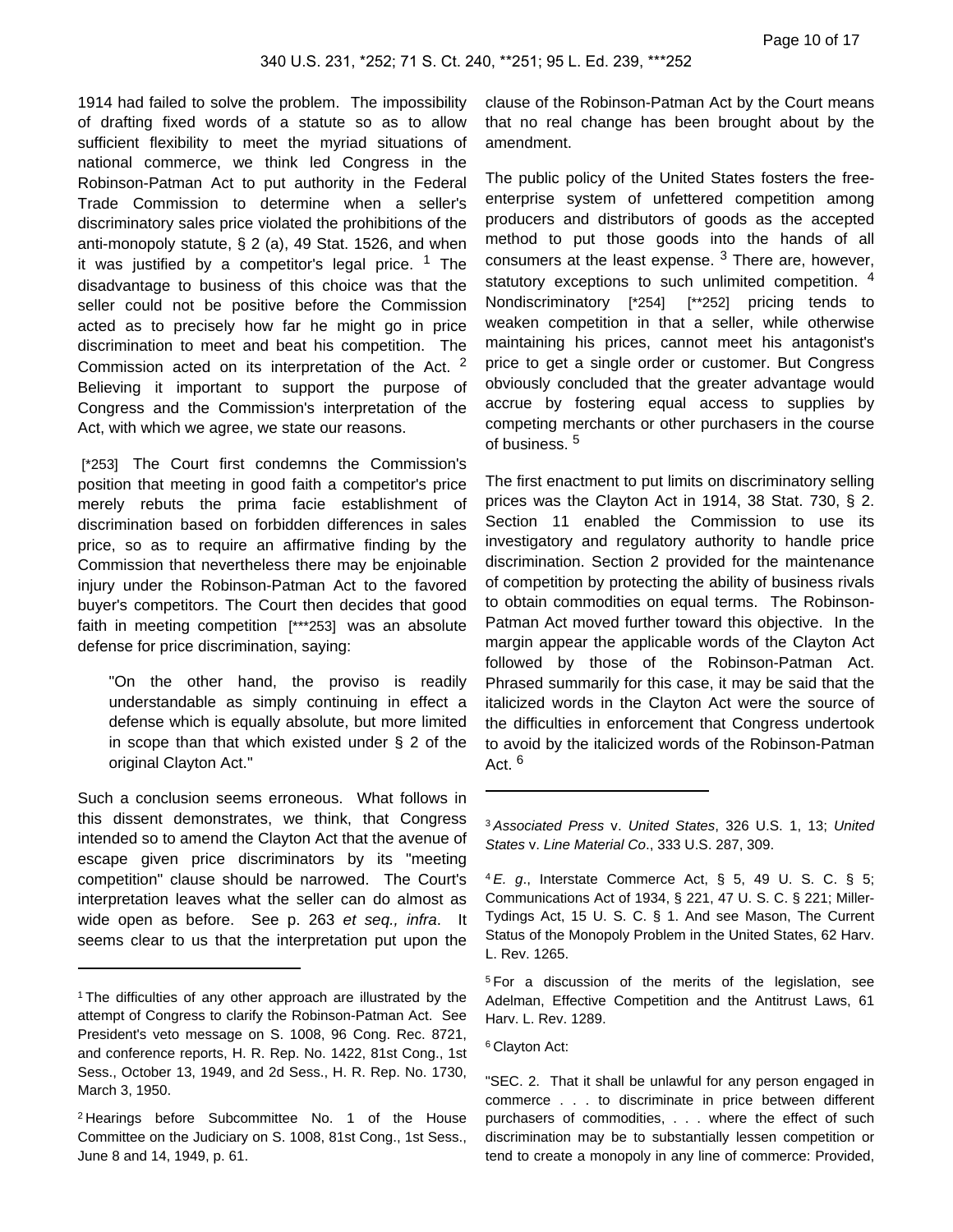[\*255] It will be noted that unless the effect is given the Robinson-Patman [\*\*\*254] amendment contended for by the Federal Trade Commission, there is little done to overcome the difficulties arising from the "meeting competition" clause of the Clayton Act. Formerly "discrimination in price in the same or different communities made in good faith to meet competition" was allowed as a complete defense. Now it is "made in good faith to meet an equally low price of a competitor." The Court says:

"It thus eliminates certain difficulties which arose under the original Clayton Act. For example, it omits reference to discriminations in price 'in the same or different communities . . .' and it thus restricts the proviso to price differentials occurring in actual competition. It also excludes reductions which undercut the 'lower price' of a competitor. None of these changes, however, cut into the actual core of the defense. That still consists of the provision that wherever a [\*\*253] lawful lower price of a competitor threatens to deprive a seller of a customer, the seller, to retain that customer, may in good faith meet that lower price."

We see little difference. The seller may still, under the Court's interpretation, discriminate in sales of goods of

That nothing herein contained shall prevent . . . discrimination in price in the same or different communities made in good faith to meet competition: . . . ."

Robinson-Patman Act:

"SEC. 2. (a) That it shall be unlawful for any person engaged in commerce, . . . to discriminate in price between different purchasers of commodities . . . where the effect of such discrimination may be substantially to lessen competition or tend to create a monopoly in any line of commerce, or to injure, destroy, or prevent competition with any person who either grants or knowingly receives the benefit of such discrimination, or with customers of either of them: . . . .

"(b) Upon proof being made, at any hearing on a complaint under this section, that there has been discrimination in price or services or facilities furnished, the burden of rebutting the prima-facie case thus made by showing justification shall be upon the person charged with a violation of this section, and unless justification shall be affirmatively shown, the Commission is authorized to issue an order terminating the discrimination: Provided, however, That nothing herein contained shall prevent a seller rebutting the prima-facie case thus made by showing that his lower price or the furnishing of services or facilities to any purchaser or purchasers was made in good faith to meet an equally low price of a competitor, or the services or facilities furnished by a competitor."

[\*256] like quantity and quality between buyers on opposite corners, so long as one gets a lower delivered price offer from another seller, no matter where located. The "actual core of the defense" remains intact.

I.

Legislative History. Upon the interpretation of the words and purpose of this last addition by the Robinson-Patman Act to curbs on discrimination in trade, the narrow statutory issues in this case turn. Though narrow, they are important if trade is to have the benefit of careful investigation before regulation, attainable under the Federal Trade Commission Act but so difficult when attempted by prosecutions in courts with the limitations of judicial procedure. As an aid to the interpretation of § 2 (b), we set out applicable parts of its legislative history.

The Clayton Act created a broad exception from control for prices made in good faith to meet competition. This raised problems of which Congress was aware. In reporting on a redrafted version of S. 3154, the Senate's companion bill to the House bill that became the Robinson-Patman Act, the Senate Committee on the Judiciary, February 3, 1936, pointed out the weakness of § 2 of the Clayton Act in permitting discrimination to meet competition, and suggested a harsh remedy, the elimination of its italicized proviso in note 6, supra, without the mollifying words of § 2 (b) of the Robinson-Patman Act. <sup>7</sup> In [\*257] March, the House Committee

<sup>7</sup> S. Rep. No. 1502, 74th Cong., 2d Sess. 4:

"The weakness of present section 2 lies principally in the fact that: (1) It places no limit upon differentials permissible on account of differences in quantity; and (2) it permits discriminations to meet competition, and thus tends to substitute the remedies of retaliation for those of law, with destructive consequences to the central object of the bill. Liberty to meet competition which can be met only by price cuts at the expense of customers elsewhere, is in its unmasked effect the liberty to destroy competition by selling locally below cost, a weapon progressively the more destructive in the hands of the more powerful, and most deadly to the competitor of limited resources, whatever his merit and efficiency. While the bill as now reported closes these dangerous loopholes, it leaves the fields of competition free and open to the most efficient, and thus in fact protects them the more securely against inundations of mere power and size.

"Specific phrases of section 2 (a), as now reported, may be noted as follows:

"One: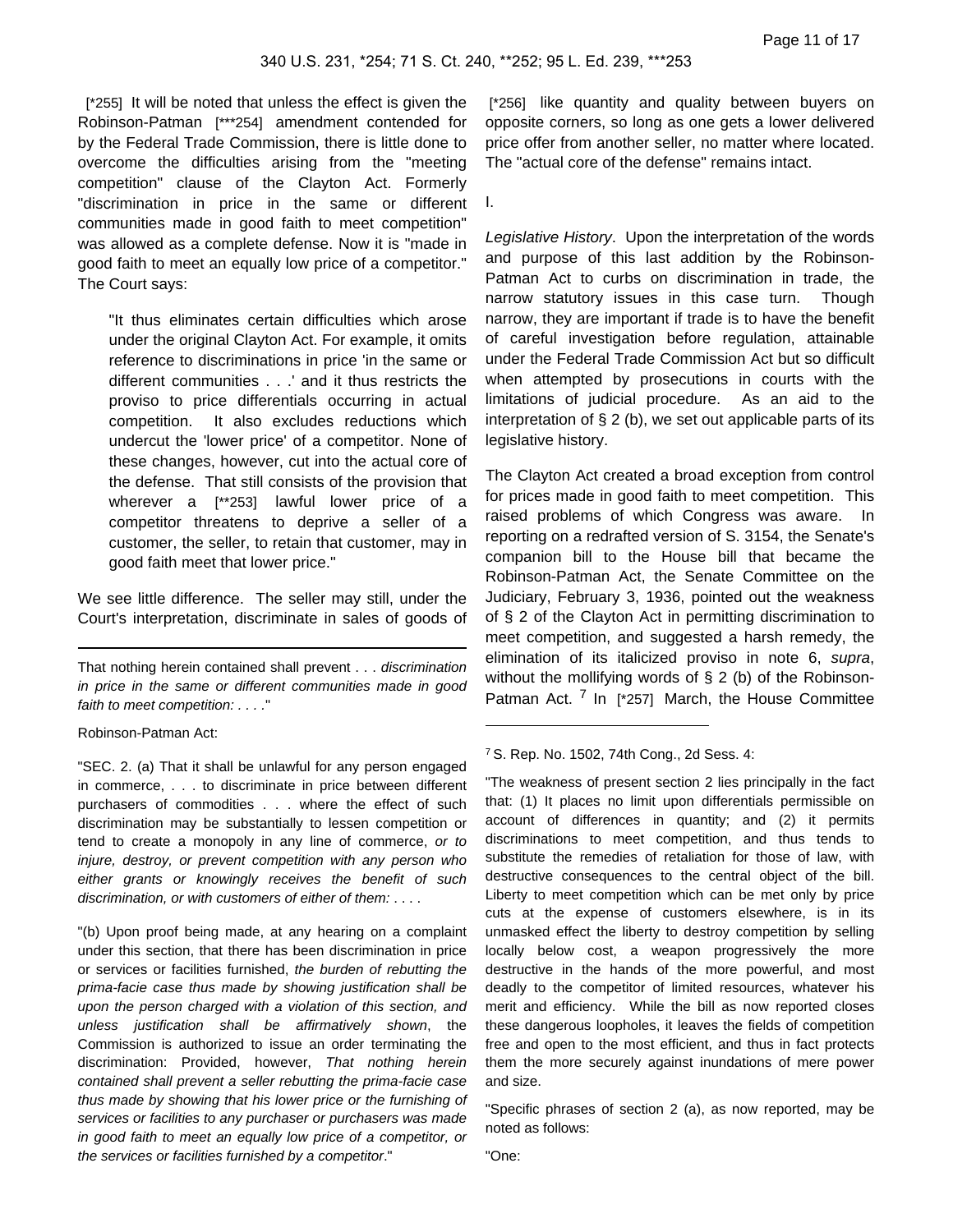on the Judiciary made its report on the bill that became the Act. Section 2 (b) was then in substantially its present [\*\*\*255] form. The report pointed out the draftsmen's purpose to strengthen the laws against price discrimination, directly or indirectly through brokerage or other allowances, services or absorptions of costs. <sup>8</sup> It commented that the subsection that became [\*\*254] § 2 (b) let a seller "meet the price actually previously [\*258] offered by a local competitor." <sup>9</sup> The language used in regard to competition in the bills

"\* \* \* where either or any of the purchases involved in such discrimination are in commerce \* \* \*.'

"Section 2 (a) attaches to competitive relations between a given seller and his several customers, and this clause is designed to extend its scope to discriminations between interstate and intrastate customers, as well as between those purely interstate. Discriminations in excess of sound economic differences involve generally an element of loss, whether only of the necessary minimum of profits or of actual costs, that must be recouped from the business of customers not granted them. When granted by a given seller to his customers in other States, and denied to those within the State, they involve the use of that interstate commerce to the burden and injury of the latter. When granted to those within the State and denied to those beyond, they involve conversely a directly resulting burden upon interstate commerce with the latter. Both are within the proper and well-recognized power of Congress to suppress."

#### <sup>8</sup> H. R. Rep. No. 2287, 74th Cong., 2d Sess. 3:

"The purpose of this proposed legislation is to restore, so far as possible, equality of opportunity in business by strengthening antitrust laws and by protecting trade and commerce against unfair trade practices and unlawful price discrimination, and also against restraint and monopoly for the better protection of consumers, workers, and independent producers, manufacturers, merchants, and other businessmen.

"To accomplish its purpose, the bill amends and strengthens the Clayton Act by prohibiting discriminations in price between purchasers where such discriminations cannot be shown to be justified by differences in the cost of manufacture, sale, or delivery resulting from different methods or quantities in which such commodities are to such purchasers sold and delivered. It also prohibits brokerage allowances except for services actually rendered, and advertising and other service allowances unless such allowances or services are made available to all purchasers on proportionally equal terms. It strikes at the basing-point method of sale, which lessens competition and tends to create a monopoly."

#### <sup>9</sup> *ld.*, p. 16:

"This proviso represents a contraction of an exemption now

and in the Act seems to have been based on a recommendation of the Federal Trade Commission.<sup>10</sup> The Commission had been [\*259] [\*\*\*256] unable to restore the desired competition under the Clayton Act, and Congress evidently sought to open the way for effective action.<sup>11</sup>

contained in section 2 of the Clayton Act which permits discriminations without limit where made in good faith to meet competition. It should be noted that while the seller is permitted to meet local competition, it does not permit him to cut local prices until his competitor has first offered lower prices, and then he can go no further than to meet those prices. If he goes further, he must do so likewise with all his other customers, or make himself liable to all of the penalties of the act, including treble damages. In other words, the proviso permits the seller to meet the price actually previously offered by a local competitor. It permits him to go no further."

<sup>10</sup> Final Report on the Chain-Store Investigation, S. Doc. No. 4, 74th Cong., 1st Sess. 96: "A simple solution for the uncertainties and difficulties of enforcement would be to prohibit unfair and unjust discrimination in price and leave it to the enforcement agency, subject to review by the courts, to apply that principle to particular cases and situations. The soundness of and extent to which the present provisos would constitute valid defenses would thus become a judicial and not a legislative matter.

"The Commission therefore recommends that section 2 of the Clayton Act be amended to read as follows:

"'It shall be unlawful for any person engaged in commerce, in any transaction in or affecting such commerce, either directly or indirectly to discriminate unfairly or unjustly in price between different purchasers of commodities, which commodities are sold for use, consumption, or resale within the United States or any Territory thereof or the District of Columbia or any insular possession or other place under the jurisdiction of the United States.'"

This report was utilized by the House Committee dealing with the proposed Robinson-Patman legislation. H. R. Rep. No. 2287, 74th Cong., 2d Sess. 3, 7.

 $11$  Id., p. 64: "If the discrimination is 'on account of differences in the grade, quality, or quantity of the commodity sold', or makes 'only due allowance for difference in the cost of selling or transportation', or is 'made in good faith to meet competition', it is not unlawful, even though the effect 'may be to substantially lessen competition or tend to create a monopoly in any line of commerce.' Discriminatory price concessions given to prevent the loss of a chain store's business to a competing manufacturer, to prevent it manufacturing its own goods, or to prevent it from discouraging in its stores the sale of a given manufacturer's goods, may be strongly urged by the manufacturer as 'made in good faith to meet competition.'" See p. 90, id.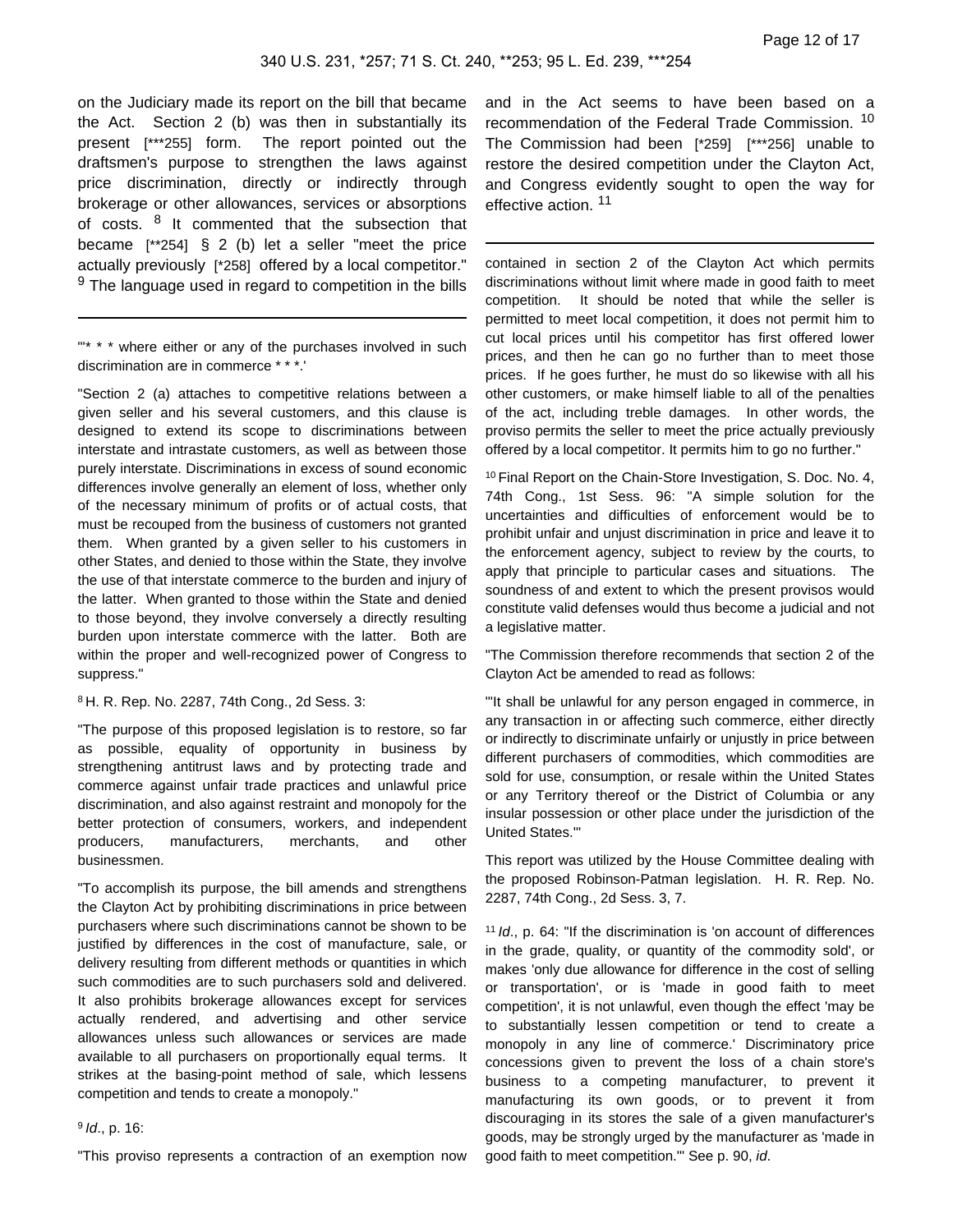Events in the course of the proposed legislation in the Senate and House have pertinence. The Senate inserted the original ineffective language of the Clayton Act in its exact form in the Senate bill. In the same draft it adopted an amendment similar [\*\*255] to the proviso ultimately enacted. 80 Cong. Rec. 6426, 6435. In the House, Representative Patman explained his view of the dangers in the original proviso.  $12$  It was taken out in

Attention was called to this need. H. R. Rep. No. 2287, 74th Cong., 2d Sess. 7: "Some of the difficulties of enforcement of this section as it stands are pointed out in the [Final Report] of the Federal Trade Commission above referred to, at pages 63 and following."

<sup>12</sup> 80 Cong. Rec. 8235:

"Mr. Chairman, I would like to ask a question of the gentleman from Texas [Mr. PATMAN]. A great many of the industries in Ohio were very much in favor of the proviso in the Senate bill, appearing on page 4, and reading as follows:

"'And provided further, That nothing herein contained shall prevent discrimination in price in the same or different commodities made in good faith to meet competition.'

"I find that on page 9 of the Patman bill, beginning in line 14, there appear these words:

"'Provided, however, That nothing herein contained shall prevent a seller rebutting the prima facie case thus made by showing that his lower price to any purchaser or purchasers was made in good faith to meet an equally low price of a competitor.'

"Will the gentleman explain the difference between these two proposals?

"Mr. PATMAN. If the Senate amendment should be adopted it would really destroy the bill. It would permit the corporate chains to go into a local market, cut the price down so low that it would destroy local competitors and make up for their losses in other places where they had already destroyed their competitors. One of the objects of the bill is to get around that phrase and prevent the large corporate chains from selling below cost in certain localities, thus destroying the independent merchants, and making it up at other places where their competitors have already been destroyed. I hope the gentleman will not insist on the Senate amendment, because it would be very destructive of the bill. The phrase 'equally low price' means the corporate chain will have the right to compete with the local merchants. They may meet competition, which is all right, but they cannot cut down the price below cost for the purpose of destroying the local man.

"Mr. COOPER of Ohio. What does the gentleman's proviso mean?

"Mr. PATMAN. It means they may meet competition, but not

Conference. <sup>13</sup> [\*260] The Chairman of the House managers, [\*\*\*257] Mr. Utterback, before the Conference Report was agreed to by the House, received permission to print an explanation [\*261] of his understanding of the proviso. He explained that the proviso "does not set up the meeting of competition as an absolute bar to a charge of discrimination under the bill. It merely permits it to be shown in evidence.... It leaves it a question of fact to be determined in each case, whether the competition to be met was such as to justify the discrimination given, . . . ." The pertinent parts of the statement appear in the margin. <sup>14</sup>

cut down the price below cost. It means an equally low price but not below that. It permits competition, but it does not permit them to cut the price below cost in order to destroy their competitors. I hope the gentleman will not insist on the Senate amendment."

But see pp. 265 and 266, infra.

<sup>13</sup> H. R. Rep. No. 2951, 74th Cong., 2d Sess. 6-7:

"The Senate bill contained a further proviso --

"'That nothing herein contained shall prevent discrimination in price in the same or different communities made in good faith to meet competition.'

"This language is found in existing law, and in the opinion of the conferees is one of the obstacles to enforcement of the present Clayton Act. The Senate receded, and the language is stricken. A provision relating to the question of meeting competition, intended to operate only as a rule of evidence in a proceeding before the Federal Trade Commission, is included in subsection (b) in the conference text as follows:

"'Provided, however, That nothing herein contained shall prevent a seller rebutting the prima-facie case thus made by showing that his lower price or the furnishing of services or facilities to any purchaser or purchasers was made in good faith to meet an equally low price of a competitor, or the services or facilities furnished by a competitor.'"

<sup>14</sup> 80 Cong. Rec. 9418:

"In connection with the above rule as to burden of proof, it is also provided that a seller may show that his lower price was made in good faith to meet an equally low price of a competitor, or that his furnishing of services or facilities was made in good faith to meet those furnished by a competitor. It is to be noted, however, that this does not set up the meeting of competition as an absolute bar to a charge of discrimination under the bill. It merely permits it to be shown in evidence. This provision is entirely procedural. It does not determine substantive rights, liabilities, and duties. They are fixed in the other provisions of the bill. It leaves it a question of fact to be determined in each case, whether the competition to be met was such as to justify the discrimination given, as one lying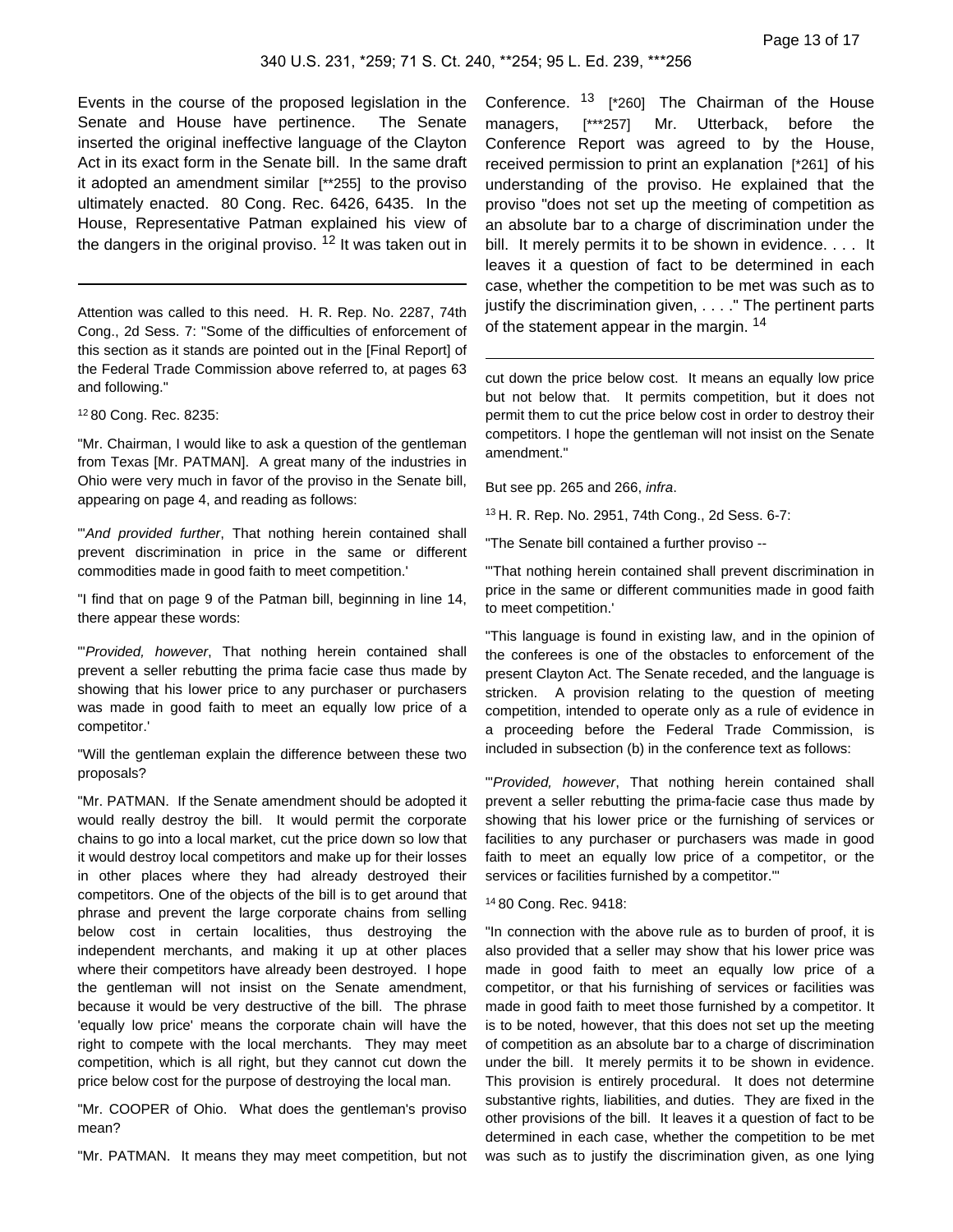### [\*\*256] II.

Statutory Interpretation. This resume of the origin and purpose of the original § 2 of the Clayton Act and [\*262] the amendments of the Robinson-Patman Act gives a basis for determining the effect of this section in a hearing before the Commission where the charge, as here, that a seller during the same period of time has sold the same commodities to various purchasers at different prices, is admitted, and the defense, the elements of which are likewise admitted, is that the discrimination was made in good faith to meet an equally low price of a competitor. Does meeting in good faith a competitor's price constitute a complete defense under the proviso to  $\S 2$  (b)? Or does the fact of good faith reduction in price to a purchaser to meet a competitor's price merely rebut the prima facie establishment of discrimination, arising under the statute from proof of forbidden differences in price, <sup>15</sup> so as to require under § 2 (a) affirmative finding by the Commission [\*263] that there may be injury to competition? Petitioner asserts that good faith meeting of a competitor's price is a complete defense. The Commission and the Court of Appeals take the opposite position, with which we concur.

This is our reason. The statutory [\*\*\*258] development and the information before Congress concerning the

within the limitations laid down by the bill, and whether the way in which the competition was met lies within the latitude allowed by those limitations.

"This procedural provision cannot be construed as a carte blanche exemption to violate the bill so long as a competitor can be shown to have violated it first, nor so long as that competition cannot be met without the use of oppressive discriminations in violation of the obvious intent of the bill.

"If this proviso were construed to permit the showing of a competing offer as an absolute bar to liability for discrimination, then it would nullify the act entirely at the very inception of its enforcement, for in nearly every case mass buyers receive similar discriminations from competing sellers of the same product. One violation of law cannot be permitted to justify another. As in any case of self-defense, while the attack against which the defense is claimed may be shown in evidence, its competency as a bar depends also upon whether it was a legal or illegal attack. A discrimination in violation of this bill is in practical effect a commercial bribe to lure the business of the favored customer away from the competitor, and if one bribe were permitted to justify another the bill would be futile to achieve its plainly intended purposes."

. . . .

need for strengthening the competitive price provision of the Clayton Act, make clear that the evil dealt with by the proviso of  $\S 2$  (b) was the easy avoidance of the prohibition against price discrimination. The control of that evil was an important objective of the Robinson-Patman Act. The debates, the Commission's report and recommendation, and statutory changes show this. The Conference Report and the explanation by one of the managers, Mr. Utterback, are quite definitive upon the point. Because of experience under the Clayton Act, Congress refused to continue its competitive price proviso. Yet adoption of petitioner's position would permit a seller of nationally distributed goods to discriminate in favor of large chain retailers, for the seller could give to the large retailer a price lower than that charged to small retailers, and could then completely justify its discrimination by showing that the large retailer had first obtained the same low price from a local low-cost producer of competitive goods. This is the very type of competition that Congress sought to remedy. To permit this would not seem consonant with the other provisions of the Robinson-Patman Act, strengthening regulatory powers of the Commission in "quantity" sales, special allowances and changing economic conditions.

[\*\*257] The structure and wording of the Robinson-Patman Amendment to the Clayton Act also conduce to our conclusion. In the original Clayton Act, § 2 was not divided into subsections. In that statute, § 2 stated the body of the substantive offense, and then listed, in a series of provisos, various circumstances under which discriminations [\*264] in price were permissible. Thus the statute provided that discriminations were not illegal if made on account of differences in the grade of the commodity sold, or differences in selling or transportation costs. Listed among these absolute justifications of the Clayton Act appeared the provision that "nothing herein contained shall prevent discrimination in price . . . made in good faith to meet competition." The Robinson-Patman Act, however, made two changes in respect of the "meeting competition" provision, one as to its location, the other in the phrasing. Unlike the original statute, § 2 of the Robinson-Patman Act is divided into two subsections. The first, § 2 (a), retained the statement of substantive offense and the series of provisos treated by the Commission as affording full justifications for price discriminations; § 2 (b) was created to deal with procedural problems in Federal Trade Commission proceedings, specifically to treat the question of burden of proof. In the process of this division, the "meeting competition" provision was separated from the other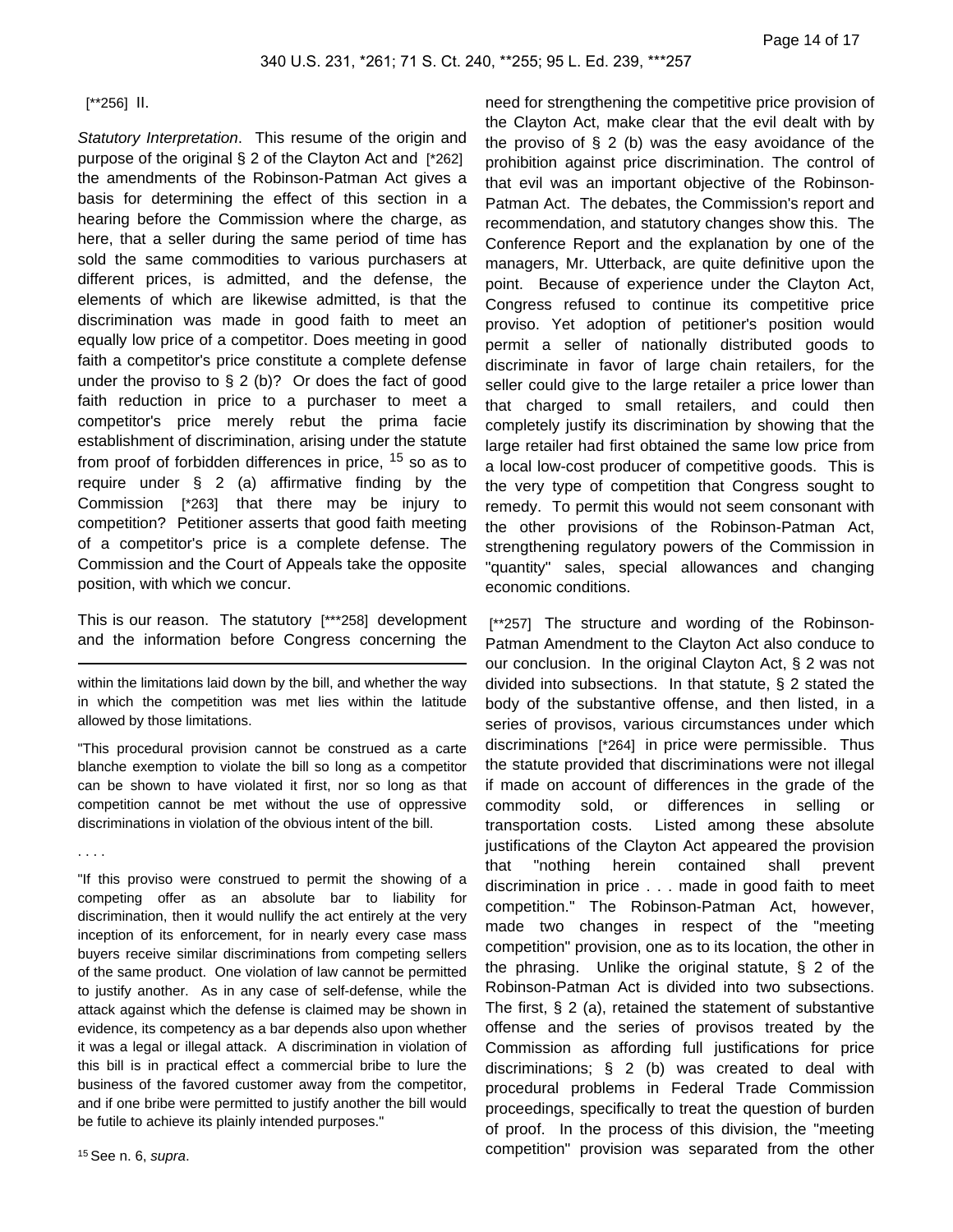provisos, set off from the substantive provisions of § 2 (a), and relegated to the position of a proviso to the procedural subsection, § 2 (b). Unless it is believed that this change of position was fortuitous, it can be inferred that Congress meant to curtail the defense of meeting competition when it banished this proviso from the substantive division to the procedural. In the same way, the language changes made by § 2 (b) of the Robinson-Patman Act reflect an intent to diminish the effectiveness of the sweeping defense offered by the Clayton Act's "meeting of competition" proviso. The original provisos in the Clayton Act, and the provisos now appearing in § 2 (a), are worded to make it clear that nothing shall prevent certain price practices, such as price "differentials [making] . . . due allowance for differences in the cost of manufacture . . . ," or "price changes . . . in response to changing [\*265] conditions affecting the market for . . . the goods concerned . . . ." But in contrast to these provisions, the proviso to  $\S 2$  (b) does not provide that nothing "shall prevent" a certain price practice; it provides only that "nothing . . . shall [\*\*\*259] prevent a seller rebutting [a] primafacie case . . . by showing" a certain price practice -- meeting a competitive price. The language thus shifts the focus of the proviso from a matter of substantive defense to a matter of proof. Consistent with each other, these modifications made by the Robinson-Patman Act are also consistent with the intent of Congress expressed in the legislative history.

The Court suggests that former Federal Trade Commission cases decided here have treated the "meeting competition" clause of the Robinson-Patman Act as being an absolute defense, not merely a rebuttal of the discrimination charge requiring further finding by the Commission. Reference is made to Corn Products Refining Co. v. Federal Trade Comm'n, 324 U.S. 726, and Federal Trade Comm'n v. Staley Mfg. Co., 324 U.S. 746. In the Corn Products case, dealing with a basing point scheme for delivered prices, this Coourt merely said at p. 741:

"The only evidence said to rebut the prima facie case made by proof of the price discriminations was given by witnesses who had no personal knowledge of the transactions, and was limited to statements of each witness's assumption or conclusion that the price discriminations were justified by competition."

And then went on to use the language quoted at p. 244 of the Court's opinion. There was no occasion to consider the effect of a successful [\*\*258] rebuttal. As authority for its statement, we there cited the Staley case.

That citation included these words at pp. 752-753:

"Prior to the Robinson-Patman amendments, § 2 of the Clayton Act provided that nothing contained in [\*266] it 'shall prevent' discriminations in price 'made in good faith to meet competition.' The change in language of this exception was for the purpose of making the defense a matter of evidence in each case, raising a question of fact as to whether the competition justified the discrimination. See the Conference Report, H. Rep. No. 2951, 74th Cong., 2d Sess., pp. 6-7; see also the statement of Representative Utterbach [sic], the Chairman of the House Conference Committee, 80 Cong. Rec. 9418."

After that statement, which it should be noted relies upon Mr. Utterback's interpretation quoted at note 14 of this opinion, the Court in the Staley case goes on to say that there was no evidence to show that Staley adopted a lower price to meet an equally low price of a competitor. Again there was no occasion for this Court to meet the present issue. We think our citation in Staley, quoted above, shows the then position of this Court. <sup>16</sup>

There are arguments available to support the contrary position. No definite statement appears in the committee reports that "meeting competition" is henceforth to be only a rebuttal of a prima facie case and not a full justification for discrimination in price. The proviso of  $\S$  2 (b) can be read as having the same substantive effect as the provisos of § 2 (a). The earlier provisos are treated by the Commission as complete defenses. Perhaps there is an implication favorable to the petitioner's position in Representative Patman's omission to state the Federal Trade Commission interpretation on the floor. See n. 12, supra.

[\*267] The underlying congressional purpose to curtail methods of avoiding limitations on price discriminations, however, considered with the more specific matters discussed herein, satisfies us that we should adopt the

<sup>16</sup> The Court's opinion in this case refers, p. 244, notes 10 and 11, to the opinions of the Court of Appeals for the Seventh Circuit in Corn Products and Staley, 144 F.2d 211 and 221. But that court reversed its position in the opinion below, 173 F.2d 210, 216. It is fair to assume that reversal was because of our opinions in Corn Products and Staley.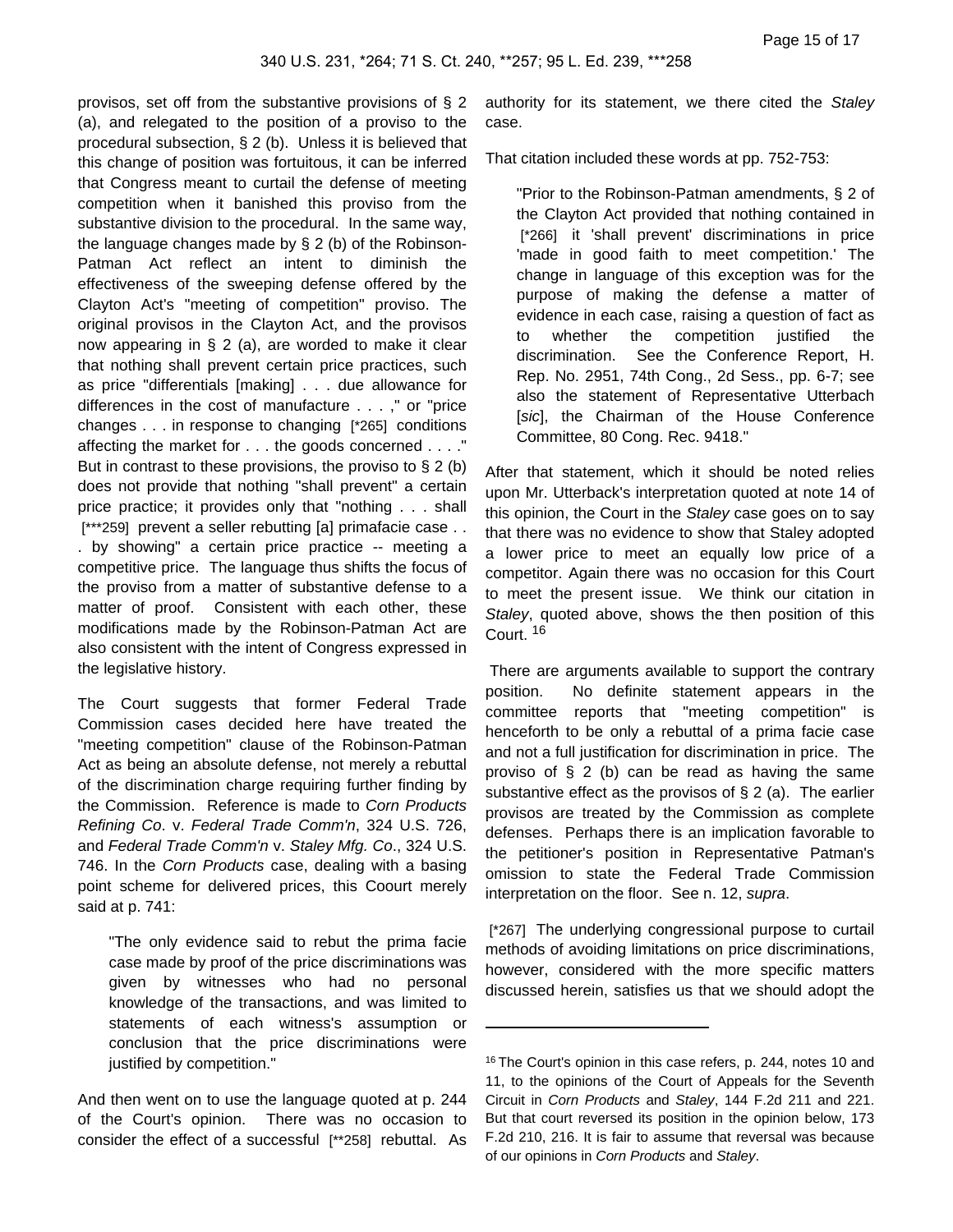Page 16 of 17

conclusion of the Commission and [\*\*\*260] the Court of Appeals. <sup>17</sup> We believe that good faith meeting of a competitor's price only rebuts the prima facie case of violation established by showing the price discrimination. Whether the proven price discrimination is of a character that violates  $\S 2$  (a) then becomes a matter for the determination of the Commission on a showing that there may be injury to competition.

# III.

Conclusion. In view of the Court's ruling, we will not enlarge this dissent by discussing other problems raised by the case. We have said enough to show that we would affirm the decree below in principle, even though we should conclude some amendment might be required in the wording of the order.

THE CHIEF JUSTICE and MR. JUSTICE BLACK join in this dissent.

<sup>&</sup>lt;sup>17</sup> It is hardly necessary to note that the wisdom of the enactment is not for the Commission nor the courts in enforcing the Act. The Commission recently has advised Congress that while "on balance it would be preferable to make the good-faith meeting of competition a complete defense," it "does not strongly urge either view upon the Congress." Hearings before Subcommittee No. 1 of the House Committee on the Judiciary on S. 1008, 81st Cong., 1st Sess., June 8 and 14, 1949, p. 61. Compare Standard Oil Co. v. United States, 337 U.S. 293, 311. This statement confirmed the Commission's position taken in this case. There were other officials of the Commission who have taken the view adopted by the Court.